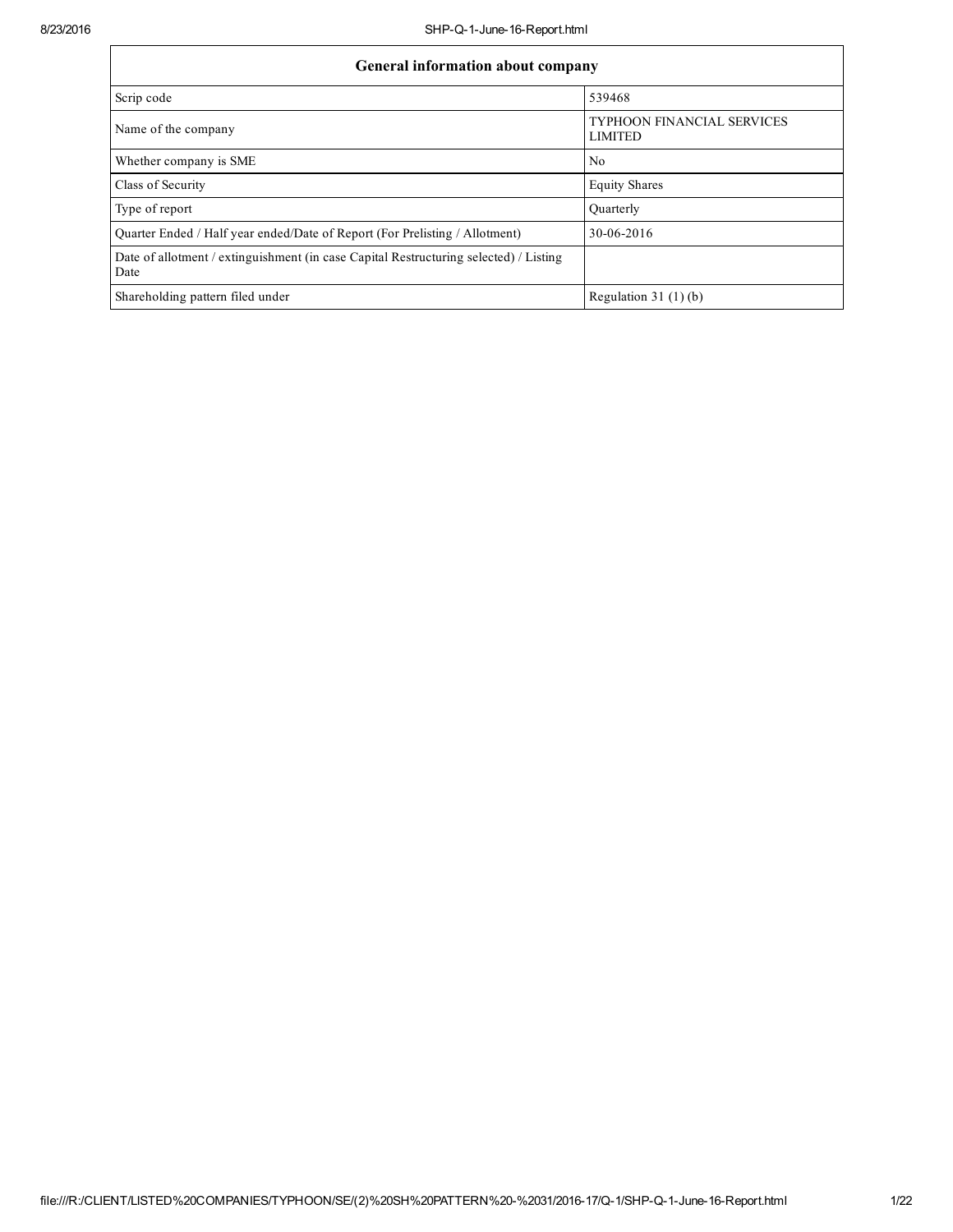| Sr. No.        | <b>Particular</b>                                                                      | Yes/No         |
|----------------|----------------------------------------------------------------------------------------|----------------|
|                | Whether the Listed Entity has issued any partly paid up shares?                        | No             |
| $\overline{2}$ | Whether the Listed Entity has issued any Convertible Securities?                       | N <sub>0</sub> |
| 3              | Whether the Listed Entity has issued any Warrants?                                     | N <sub>0</sub> |
|                | Whether the Listed Entity has any shares against which depository receipts are issued? | N <sub>0</sub> |
|                | Whether the Listed Entity has any shares in locked-in?                                 | No             |
| 6              | Whether any shares held by promoters are pledge or otherwise encumbered?               | No             |
|                | Whether company has equity shares with differential voting rights?                     | No             |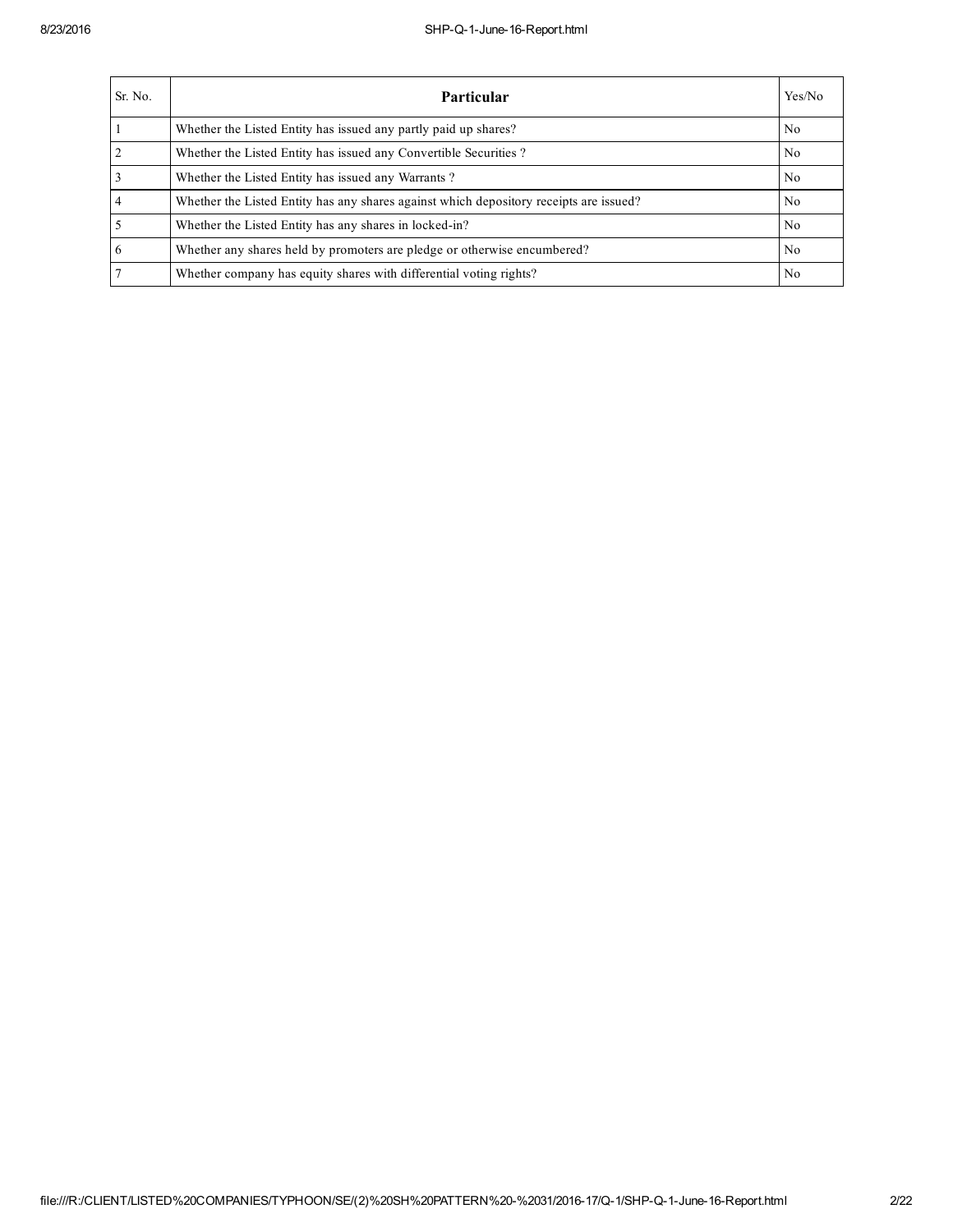|                 | No. Of<br>No. Of<br>Shareholding as a<br>Total nos.<br>No. of<br>% of total no. of<br>Partly<br>shares<br>Category                                                                                                                                                                                         |                                          |                      | Number of Voting Rights held in<br>each class of securities (IX)<br>No of Voting (XIV)<br>Rights |         |           |         |  |         |       |
|-----------------|------------------------------------------------------------------------------------------------------------------------------------------------------------------------------------------------------------------------------------------------------------------------------------------------------------|------------------------------------------|----------------------|--------------------------------------------------------------------------------------------------|---------|-----------|---------|--|---------|-------|
| Category<br>(I) | fully paid<br>Nos. Of<br>shares<br>paid-up<br>underlying<br>of<br>held (VII)<br>shareholders<br>up equity<br>shareholder<br>equity<br>Depository<br>(III)<br>$= (IV) +$<br>shares<br>(VIII) As a % of<br>shares<br>(II)<br>Receipts<br>held $(IV)$<br>$(V)+(VI)$<br>$\text{held}(V)$<br>$(A+B+C2)$<br>(VI) | shares (calculated as<br>per SCRR, 1957) | Total as<br>$a\%$ of |                                                                                                  |         |           |         |  |         |       |
|                 |                                                                                                                                                                                                                                                                                                            |                                          | Class<br>eg: $X$     | Class<br>eg:y                                                                                    | Total   | $(A+B+C)$ |         |  |         |       |
| (A)             | Promoter<br>$\&$<br>Promoter<br>Group                                                                                                                                                                                                                                                                      | 9                                        | 2007800              |                                                                                                  | 2007800 | 66.91     | 2007800 |  | 2007800 | 66.91 |
| (B)             | Public                                                                                                                                                                                                                                                                                                     | 573                                      | 992800               |                                                                                                  | 992800  | 33.09     | 992800  |  | 992800  | 33.09 |
| (C)             | Non<br>Promoter-<br>Non Public                                                                                                                                                                                                                                                                             |                                          |                      |                                                                                                  |         |           |         |  |         |       |
| (C1)            | <b>Shares</b><br>underlying<br><b>DRs</b>                                                                                                                                                                                                                                                                  |                                          |                      |                                                                                                  |         |           |         |  |         |       |
| (C2)            | Shares held<br>by<br>Employee<br>Trusts                                                                                                                                                                                                                                                                    |                                          |                      |                                                                                                  |         |           |         |  |         |       |
|                 | Total                                                                                                                                                                                                                                                                                                      | 582                                      | 3000600              |                                                                                                  | 3000600 |           | 3000600 |  | 3000600 | 100   |

## Table I - Summary Statement holding of specified securities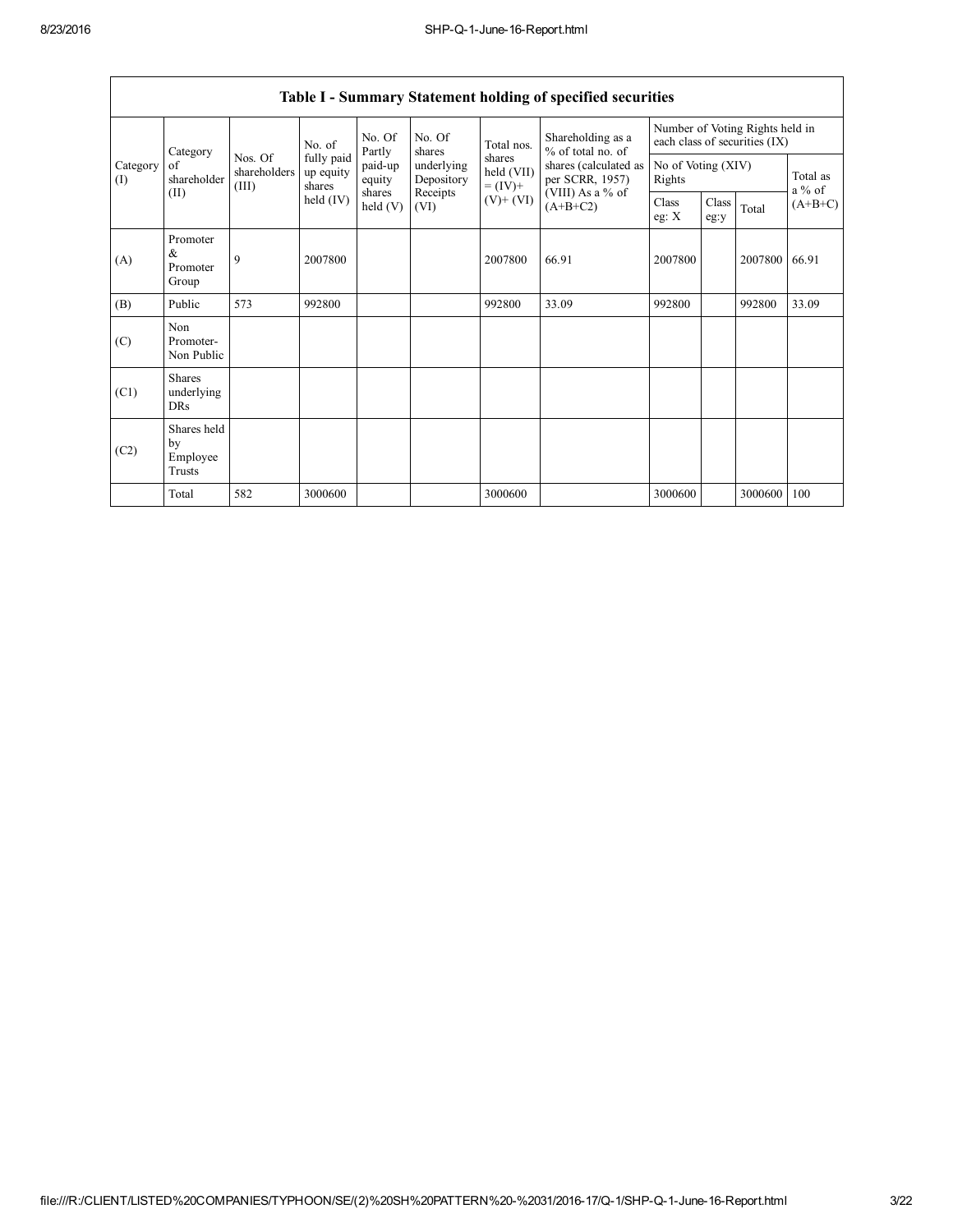|                                                                                                                                                                                                                                                                     |                                           |                                                                                           |            |                                                           | Table I - Summary Statement holding of specified securities                      |                                                  |  |                                                                               |  |                                                                         |
|---------------------------------------------------------------------------------------------------------------------------------------------------------------------------------------------------------------------------------------------------------------------|-------------------------------------------|-------------------------------------------------------------------------------------------|------------|-----------------------------------------------------------|----------------------------------------------------------------------------------|--------------------------------------------------|--|-------------------------------------------------------------------------------|--|-------------------------------------------------------------------------|
| No. Of<br>No. of<br><b>Shares</b><br><b>Shares</b><br>Category<br>Underlying<br>Underlying<br>Category<br>of<br>Outstanding<br>shareholder<br>Outstanding securities and<br>(1)<br>convertible<br>Warrants<br>No. Of<br>(II)<br>securities<br>$(X_i)$<br>(X)<br>(a) |                                           |                                                                                           |            | No. Of Shares<br>Underlying<br>Outstanding<br>convertible | Shareholding, as a<br>% assuming full<br>conversion of<br>convertible securities | Number of<br>Locked in<br>shares (XII)           |  | Number of<br><b>Shares</b><br>pledged or<br>otherwise<br>encumbered<br>(XIII) |  | Number of<br>equity shares<br>held in<br>dematerialized<br>form $(XIV)$ |
|                                                                                                                                                                                                                                                                     | Warrants (Xi)                             | (as a percentage of<br>diluted share capital)<br>$(XI)=(VII)+(X) As a$<br>% of $(A+B+C2)$ | No.<br>(a) | As a<br>$%$ of<br>total<br>Shares<br>held<br>(b)          | No.<br>(a)                                                                       | As a<br>$%$ of<br>total<br>Shares<br>held<br>(b) |  |                                                                               |  |                                                                         |
| (A)                                                                                                                                                                                                                                                                 | Promoter &<br>Promoter<br>Group           |                                                                                           |            |                                                           | 66.91                                                                            |                                                  |  |                                                                               |  | 2007800                                                                 |
| (B)                                                                                                                                                                                                                                                                 | Public                                    |                                                                                           |            |                                                           | 33.09                                                                            |                                                  |  |                                                                               |  | 464820                                                                  |
| (C)                                                                                                                                                                                                                                                                 | Non<br>Promoter-<br>Non Public            |                                                                                           |            |                                                           |                                                                                  |                                                  |  |                                                                               |  |                                                                         |
| (C1)                                                                                                                                                                                                                                                                | <b>Shares</b><br>underlying<br><b>DRs</b> |                                                                                           |            |                                                           |                                                                                  |                                                  |  |                                                                               |  |                                                                         |
| (C2)                                                                                                                                                                                                                                                                | Shares held<br>by<br>Employee<br>Trusts   |                                                                                           |            |                                                           |                                                                                  |                                                  |  |                                                                               |  |                                                                         |
|                                                                                                                                                                                                                                                                     | Total                                     |                                                                                           |            |                                                           |                                                                                  |                                                  |  |                                                                               |  | 2472620                                                                 |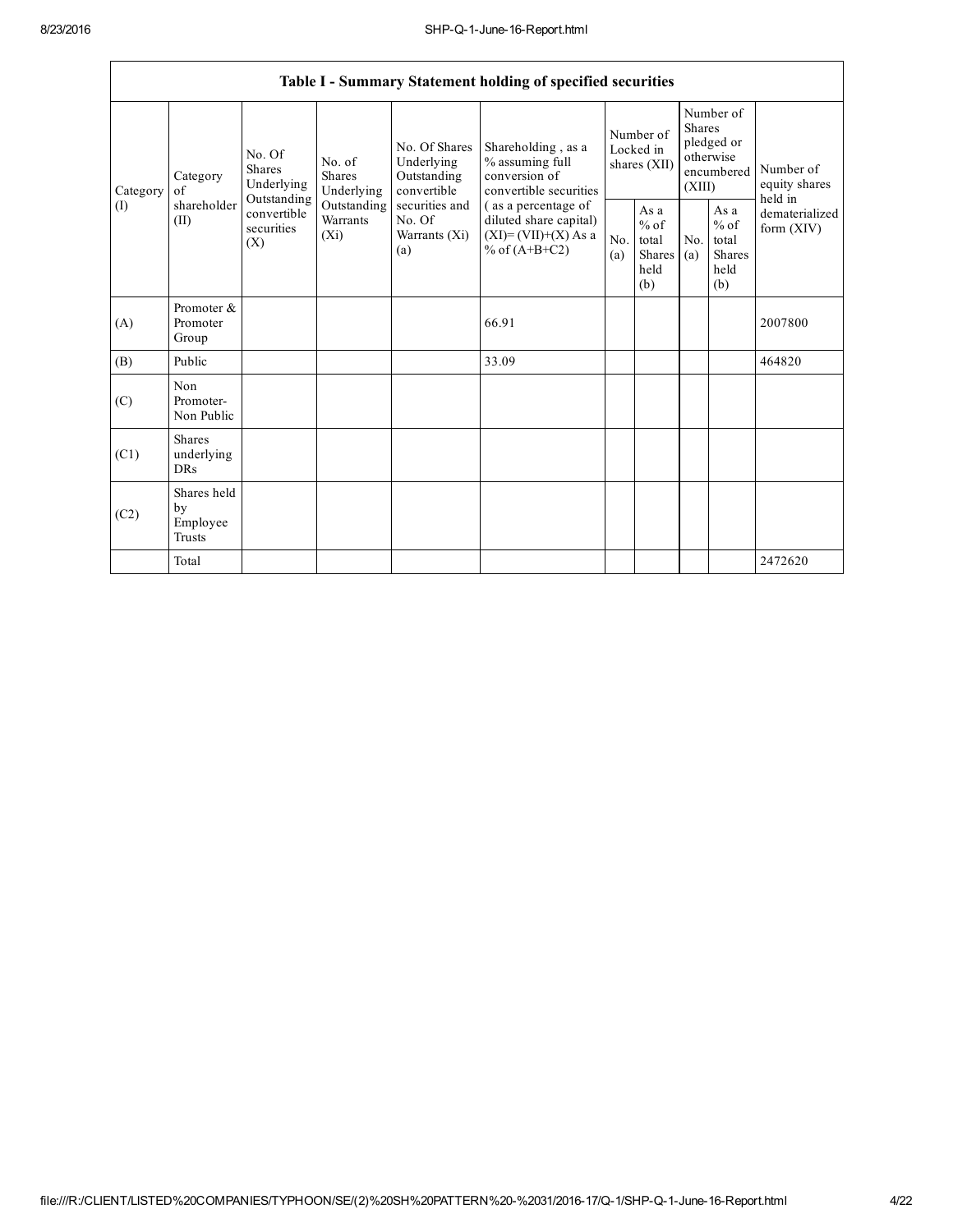|                                                                                             | Table II - Statement showing shareholding pattern of the Promoter and Promoter Group                                |                         |                            |                                 |                                    |                             |                                              |                                                                  |               |         |                                 |
|---------------------------------------------------------------------------------------------|---------------------------------------------------------------------------------------------------------------------|-------------------------|----------------------------|---------------------------------|------------------------------------|-----------------------------|----------------------------------------------|------------------------------------------------------------------|---------------|---------|---------------------------------|
|                                                                                             |                                                                                                                     |                         | No. of                     | No.<br><b>Of</b>                | No. Of                             | Total<br>nos.               | Shareholding<br>as a % of total              | Number of Voting Rights held in<br>each class of securities (IX) |               |         |                                 |
| Sr.                                                                                         | Category & Name<br>of the                                                                                           | Nos. Of<br>shareholders | fully<br>paid up<br>equity | Partly<br>paid-<br>up           | shares<br>underlying<br>Depository | shares<br>held<br>$(VII) =$ | no. of shares<br>(calculated as<br>per SCRR, | No of Voting (XIV) Rights                                        |               |         | Total<br>as a $%$               |
|                                                                                             | Shareholders (I)                                                                                                    | (III)                   | shares<br>held<br>(IV)     | equity<br>shares<br>held<br>(V) | Receipts<br>(VI)                   | $(IV)$ +<br>$(V)$ +<br>(VI) | 1957) (VIII)<br>As a % of<br>$(A+B+C2)$      | Class eg:<br>X                                                   | Class<br>eg:y | Total   | of<br>Total<br>Voting<br>rights |
| A                                                                                           | Table II - Statement showing shareholding pattern of the Promoter and Promoter Group                                |                         |                            |                                 |                                    |                             |                                              |                                                                  |               |         |                                 |
| (1)                                                                                         | Indian                                                                                                              |                         |                            |                                 |                                    |                             |                                              |                                                                  |               |         |                                 |
| (a)                                                                                         | Individuals/Hindu<br>undivided Family                                                                               | $\mathfrak{Z}$          | 495500                     |                                 |                                    | 495500                      | 16.51                                        | 495500                                                           |               | 495500  | 16.51                           |
| (d)                                                                                         | Any Other<br>(specify)                                                                                              | 6                       | 1512300                    |                                 |                                    | 1512300                     | 50.4                                         | 1512300                                                          |               | 1512300 | 50.4                            |
| Sub-Total<br>(A)(1)                                                                         |                                                                                                                     | 9                       | 2007800                    |                                 |                                    | 2007800                     | 66.91                                        | 2007800                                                          |               | 2007800 | 66.91                           |
| (2)                                                                                         | Foreign                                                                                                             |                         |                            |                                 |                                    |                             |                                              |                                                                  |               |         |                                 |
| Total<br>Shareholding<br>of Promoter<br>and Promoter<br>Group $(A)=$<br>$(A)(1)+(A)$<br>(2) |                                                                                                                     | 9                       | 2007800                    |                                 |                                    | 2007800                     | 66.91                                        | 2007800                                                          |               | 2007800 | 66.91                           |
| $\, {\bf B}$                                                                                | Table III - Statement showing shareholding pattern of the Public shareholder                                        |                         |                            |                                 |                                    |                             |                                              |                                                                  |               |         |                                 |
| (1)                                                                                         | Institutions                                                                                                        |                         |                            |                                 |                                    |                             |                                              |                                                                  |               |         |                                 |
| (3)                                                                                         | Non-institutions                                                                                                    |                         |                            |                                 |                                    |                             |                                              |                                                                  |               |         |                                 |
| (a(i))                                                                                      | Individuals -<br>i.Individual<br>shareholders<br>holding nominal<br>share capital up to<br>Rs. 2 lakhs.             | 548                     | 109660                     |                                 |                                    | 109660                      | 3.65                                         | 109660                                                           |               | 109660  | 3.65                            |
| (a(ii))                                                                                     | Individuals - ii.<br>Individual<br>shareholders<br>holding nominal<br>share capital in<br>excess of Rs. 2<br>lakhs. | 16                      | 870000                     |                                 |                                    | 870000                      | 28.99                                        | 870000                                                           |               | 870000  | 28.99                           |
| (e)                                                                                         | Any Other<br>(specify)                                                                                              | 9                       | 13140                      |                                 |                                    | 13140                       | 0.44                                         | 13140                                                            |               | 13140   | 0.44                            |
| Sub-Total<br>(B)(3)                                                                         |                                                                                                                     | 573                     | 992800                     |                                 |                                    | 992800                      | 33.09                                        | 992800                                                           |               | 992800  | 33.09                           |
| <b>Total Public</b><br>Shareholding<br>$(B)=(B)(1)+$<br>$(B)(2)+(B)$<br>(3)                 |                                                                                                                     | 573                     | 992800                     |                                 |                                    | 992800                      | 33.09                                        | 992800                                                           |               | 992800  | 33.09                           |
| $\mathbf C$                                                                                 | Table IV - Statement showing shareholding pattern of the Non Promoter- Non Public shareholder                       |                         |                            |                                 |                                    |                             |                                              |                                                                  |               |         |                                 |
| Total (<br>$A+B+C2$ )                                                                       |                                                                                                                     | 582                     | 3000600                    |                                 |                                    | 3000600                     | 100                                          | 3000600                                                          |               | 3000600 | 100                             |
| Total<br>$(A+B+C)$                                                                          |                                                                                                                     | 582                     | 3000600                    |                                 |                                    | 3000600                     |                                              | 3000600                                                          |               | 3000600 | 100                             |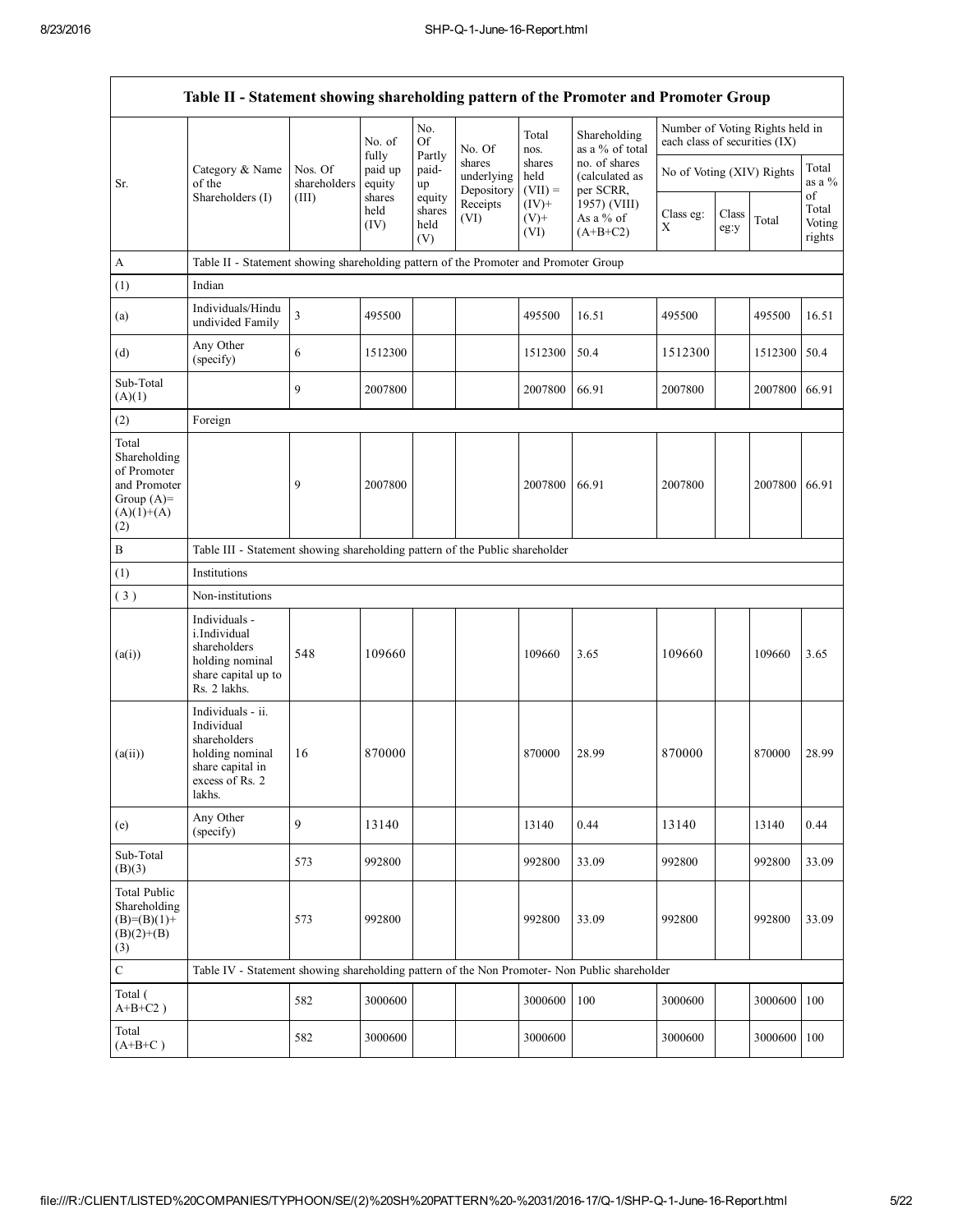|                                                                                         |                                       |                                       |                                                           | Table II - Statement showing shareholding pattern of the Promoter and Promoter Group          |                                        |                                                  |                                                                        |                                                  |                                       |
|-----------------------------------------------------------------------------------------|---------------------------------------|---------------------------------------|-----------------------------------------------------------|-----------------------------------------------------------------------------------------------|----------------------------------------|--------------------------------------------------|------------------------------------------------------------------------|--------------------------------------------------|---------------------------------------|
| Outstanding<br>Sr.<br>(X)                                                               | No. Of<br><b>Shares</b><br>Underlying | No. of<br><b>Shares</b><br>Underlying | No. Of Shares<br>Underlying<br>Outstanding<br>convertible | Shareholding, as a %<br>assuming full conversion<br>of convertible securities (               | Number of<br>Locked in<br>shares (XII) |                                                  | Number of<br>Shares<br>pledged or<br>otherwise<br>encumbered<br>(XIII) |                                                  | Number of<br>equity shares<br>held in |
|                                                                                         | convertible<br>securities             | Outstanding<br>Warrants<br>$(X_i)$    | securities and<br>No. Of Warrants<br>(Xi)(a)              | as a percentage of diluted<br>share capital) $(XI)=(VII)+$<br>$(X)$ As a % of $(A+B+C2)$      |                                        | As a<br>$%$ of<br>total<br>Shares<br>held<br>(b) | No.<br>(a)                                                             | As a<br>$%$ of<br>total<br>Shares<br>held<br>(b) | dematerialized<br>form $(XIV)$        |
| $\mathbf{A}$                                                                            |                                       |                                       |                                                           | Table II - Statement showing shareholding pattern of the Promoter and Promoter Group          |                                        |                                                  |                                                                        |                                                  |                                       |
| (1)                                                                                     | Indian                                |                                       |                                                           |                                                                                               |                                        |                                                  |                                                                        |                                                  |                                       |
| (a)                                                                                     |                                       |                                       |                                                           | 16.51                                                                                         |                                        |                                                  |                                                                        |                                                  | 495500                                |
| (d)                                                                                     |                                       |                                       |                                                           | 50.4                                                                                          |                                        |                                                  |                                                                        |                                                  | 1512300                               |
| Sub-Total (A)<br>(1)                                                                    |                                       |                                       |                                                           | 66.91                                                                                         |                                        |                                                  |                                                                        |                                                  | 2007800                               |
| (2)                                                                                     | Foreign                               |                                       |                                                           |                                                                                               |                                        |                                                  |                                                                        |                                                  |                                       |
| Total<br>Shareholding<br>of Promoter<br>and Promoter<br>Group $(A)=$<br>$(A)(1)+(A)(2)$ |                                       |                                       |                                                           | 66.91                                                                                         |                                        |                                                  |                                                                        |                                                  | 2007800                               |
| $\boldsymbol{B}$                                                                        |                                       |                                       |                                                           | Table III - Statement showing shareholding pattern of the Public shareholder                  |                                        |                                                  |                                                                        |                                                  |                                       |
| (1)                                                                                     | Institutions                          |                                       |                                                           |                                                                                               |                                        |                                                  |                                                                        |                                                  |                                       |
| (3)                                                                                     | Non-institutions                      |                                       |                                                           |                                                                                               |                                        |                                                  |                                                                        |                                                  |                                       |
| (a(i))                                                                                  |                                       |                                       |                                                           | 3.65                                                                                          |                                        |                                                  |                                                                        |                                                  | 7910                                  |
| (a(ii))                                                                                 |                                       |                                       |                                                           | 28.99                                                                                         |                                        |                                                  |                                                                        |                                                  | 443800                                |
| (e)                                                                                     |                                       |                                       |                                                           | 0.44                                                                                          |                                        |                                                  |                                                                        |                                                  | 13110                                 |
| Sub-Total (B)<br>(3)                                                                    |                                       |                                       |                                                           | 33.09                                                                                         |                                        |                                                  |                                                                        |                                                  | 464820                                |
| <b>Total Public</b><br>Shareholding<br>$(B)= (B)(1) +$<br>$(B)(2)+(B)(3)$               |                                       |                                       |                                                           | 33.09                                                                                         |                                        |                                                  |                                                                        |                                                  | 464820                                |
| $\mathbf C$                                                                             |                                       |                                       |                                                           | Table IV - Statement showing shareholding pattern of the Non Promoter- Non Public shareholder |                                        |                                                  |                                                                        |                                                  |                                       |
| Total (<br>$A+B+C2$ )                                                                   |                                       |                                       |                                                           | 100                                                                                           |                                        |                                                  |                                                                        |                                                  | 2472620                               |
| Total (A+B+C<br>$\mathcal{E}$                                                           |                                       |                                       |                                                           |                                                                                               |                                        |                                                  |                                                                        |                                                  | 2472620                               |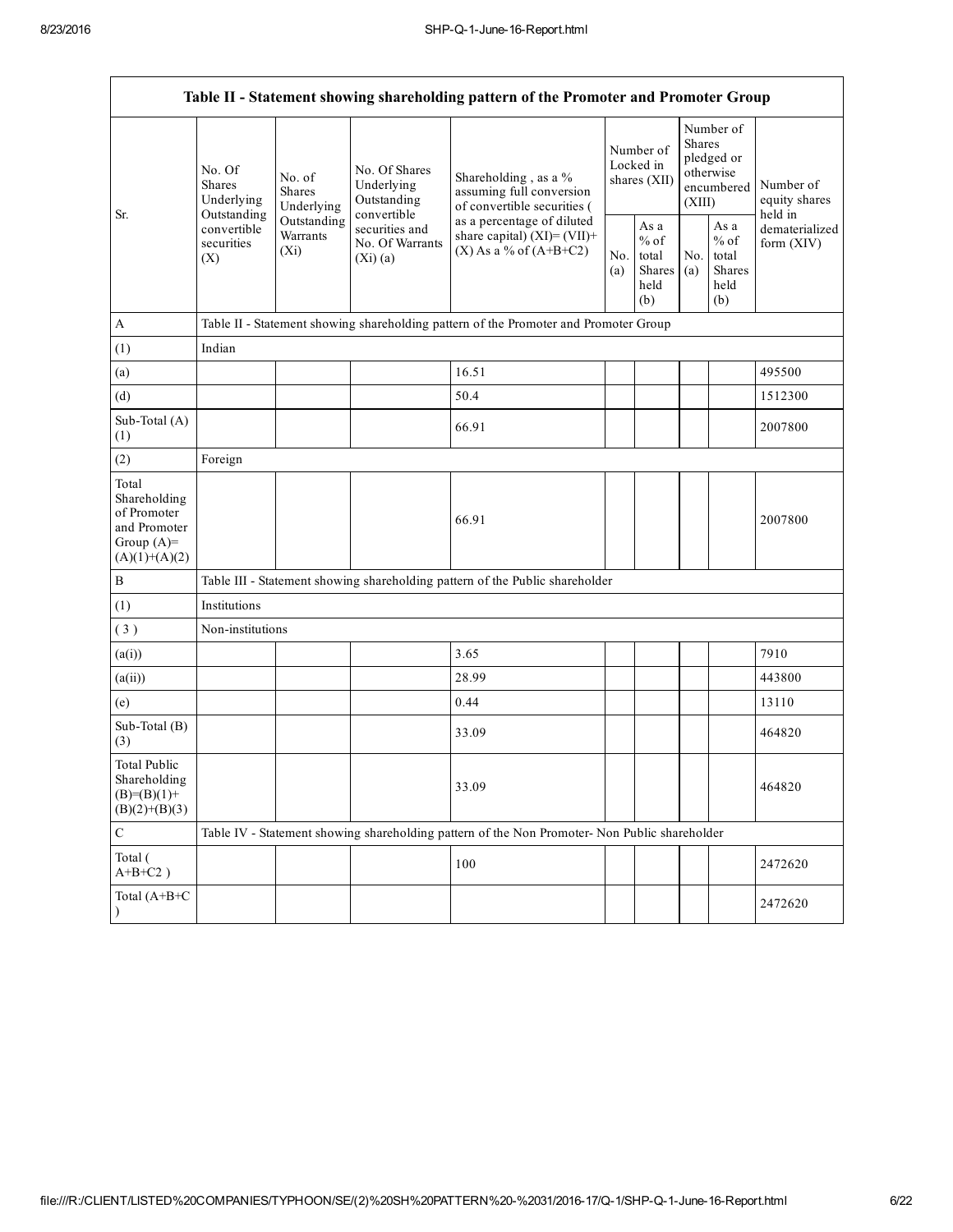| Individuals/Hindu undivided Family                                                                                                                                                       |                                                               |                       |                         |                       |  |  |
|------------------------------------------------------------------------------------------------------------------------------------------------------------------------------------------|---------------------------------------------------------------|-----------------------|-------------------------|-----------------------|--|--|
| Searial No.                                                                                                                                                                              | $\mathbf{1}$                                                  | $\boldsymbol{2}$      | $\overline{\mathbf{3}}$ |                       |  |  |
| Name of the<br>Shareholders (I)                                                                                                                                                          | Sushma Chhajer                                                | Ratanchand Ashokkumar | Ashok Kumar Chhajer     | Click here to go back |  |  |
| PAN (II)                                                                                                                                                                                 | ACKPC6176D                                                    | AACHR9143K            | ACTPC0205E              | Total                 |  |  |
| No. of fully paid<br>up equity shares<br>$held$ (IV)                                                                                                                                     | 275400                                                        | 127000                | 93100                   | 495500                |  |  |
| No. Of Partly<br>paid-up equity<br>shares held (V)                                                                                                                                       |                                                               |                       |                         |                       |  |  |
| No. Of shares<br>underlying<br>Depository<br>Receipts (VI)                                                                                                                               |                                                               |                       |                         |                       |  |  |
| Total nos. shares<br>held $(VII) = (IV) +$<br>$(V)$ + $(VI)$                                                                                                                             | 275400                                                        | 127000                | 93100                   | 495500                |  |  |
| Shareholding as a<br>% of total no. of<br>shares (calculated<br>as per SCRR,<br>1957) (VIII) As a<br>% of $(A+B+C2)$                                                                     | 9.18                                                          | 4.23                  | 3.1                     | 16.51                 |  |  |
|                                                                                                                                                                                          | Number of Voting Rights held in each class of securities (IX) |                       |                         |                       |  |  |
| Class eg: $X$                                                                                                                                                                            | 275400                                                        | 127000                | 93100                   | 495500                |  |  |
| Class eg:y                                                                                                                                                                               |                                                               |                       |                         |                       |  |  |
| Total                                                                                                                                                                                    | 275400                                                        | 127000                | 93100                   | 495500                |  |  |
| Total as a % of<br>Total Voting rights                                                                                                                                                   | 9.18                                                          | 4.23                  | 3.1                     | 16.51                 |  |  |
| No. Of Shares<br>Underlying<br>Outstanding<br>convertible<br>securities (X)                                                                                                              |                                                               |                       |                         |                       |  |  |
| No. of Shares<br>Underlying<br>Outstanding<br>Warrants (Xi)                                                                                                                              |                                                               |                       |                         |                       |  |  |
| No. Of Shares<br>Underlying<br>Outstanding<br>convertible<br>securities and No.<br>Of Warrants (Xi)<br>(a)                                                                               |                                                               |                       |                         |                       |  |  |
| Shareholding, as a<br>% assuming full<br>conversion of<br>convertible<br>securities (as a<br>percentage of<br>diluted share<br>capital) (XI)=<br>$(VII)+(Xi)(a)$ As a<br>% of $(A+B+C2)$ | 9.18                                                          | 4.23                  | 3.1                     | 16.51                 |  |  |
| Number of Locked in shares (XII)                                                                                                                                                         |                                                               |                       |                         |                       |  |  |
| No. $(a)$                                                                                                                                                                                |                                                               |                       |                         |                       |  |  |
| As a % of total<br>Shares held (b)                                                                                                                                                       |                                                               |                       |                         |                       |  |  |
|                                                                                                                                                                                          | Number of Shares pledged or otherwise encumbered (XIII)       |                       |                         |                       |  |  |
| No. $(a)$                                                                                                                                                                                |                                                               |                       |                         |                       |  |  |
|                                                                                                                                                                                          |                                                               |                       |                         |                       |  |  |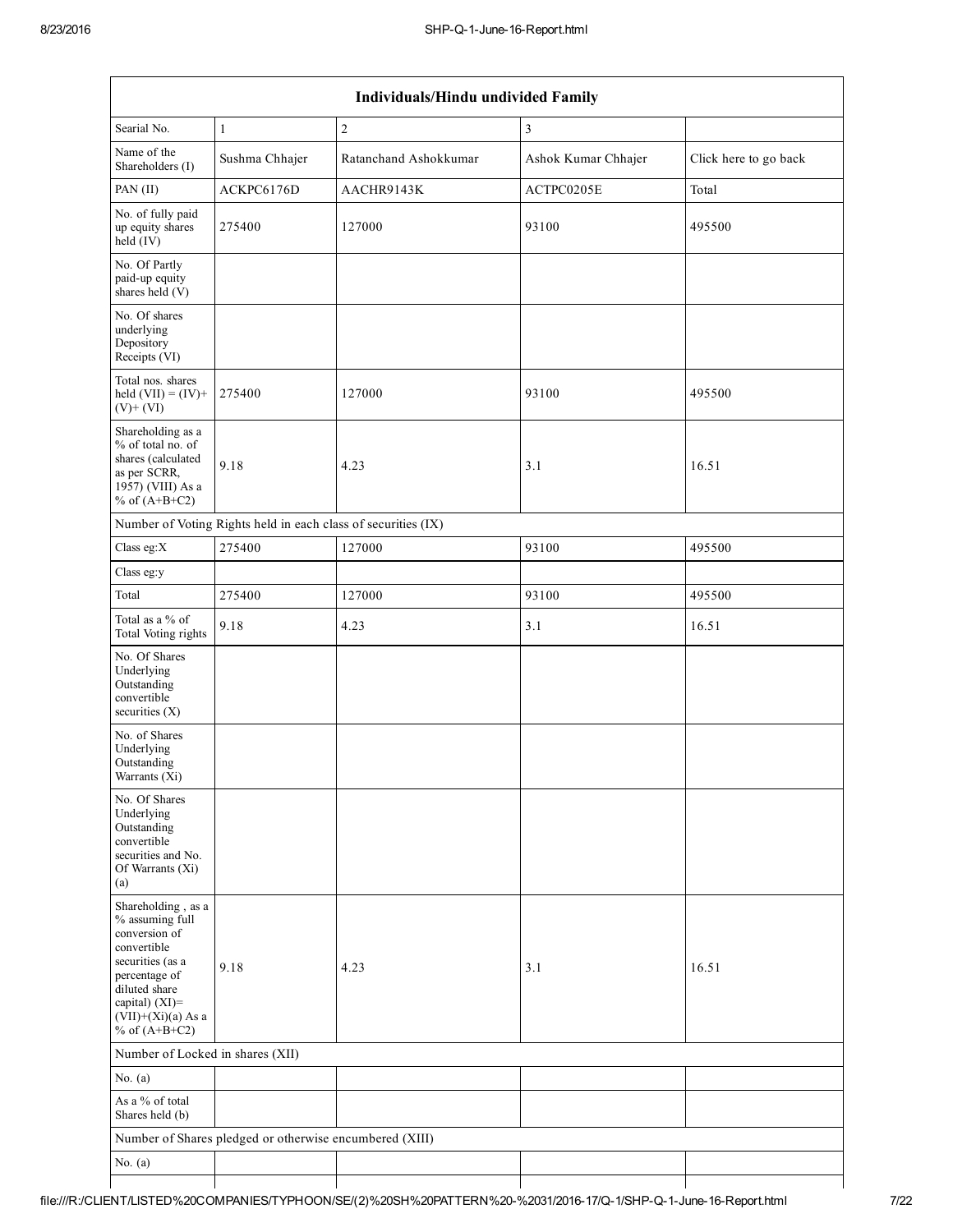| As a % of total<br>Shares held (b)                                   |        |        |       |        |
|----------------------------------------------------------------------|--------|--------|-------|--------|
| Number of equity<br>shares held in<br>dematerialized<br>form $(XIV)$ | 275400 | 127000 | 93100 | 495500 |
| Reason for not providing PAN                                         |        |        |       |        |
| Reason for not<br>providing PAN                                      |        |        |       |        |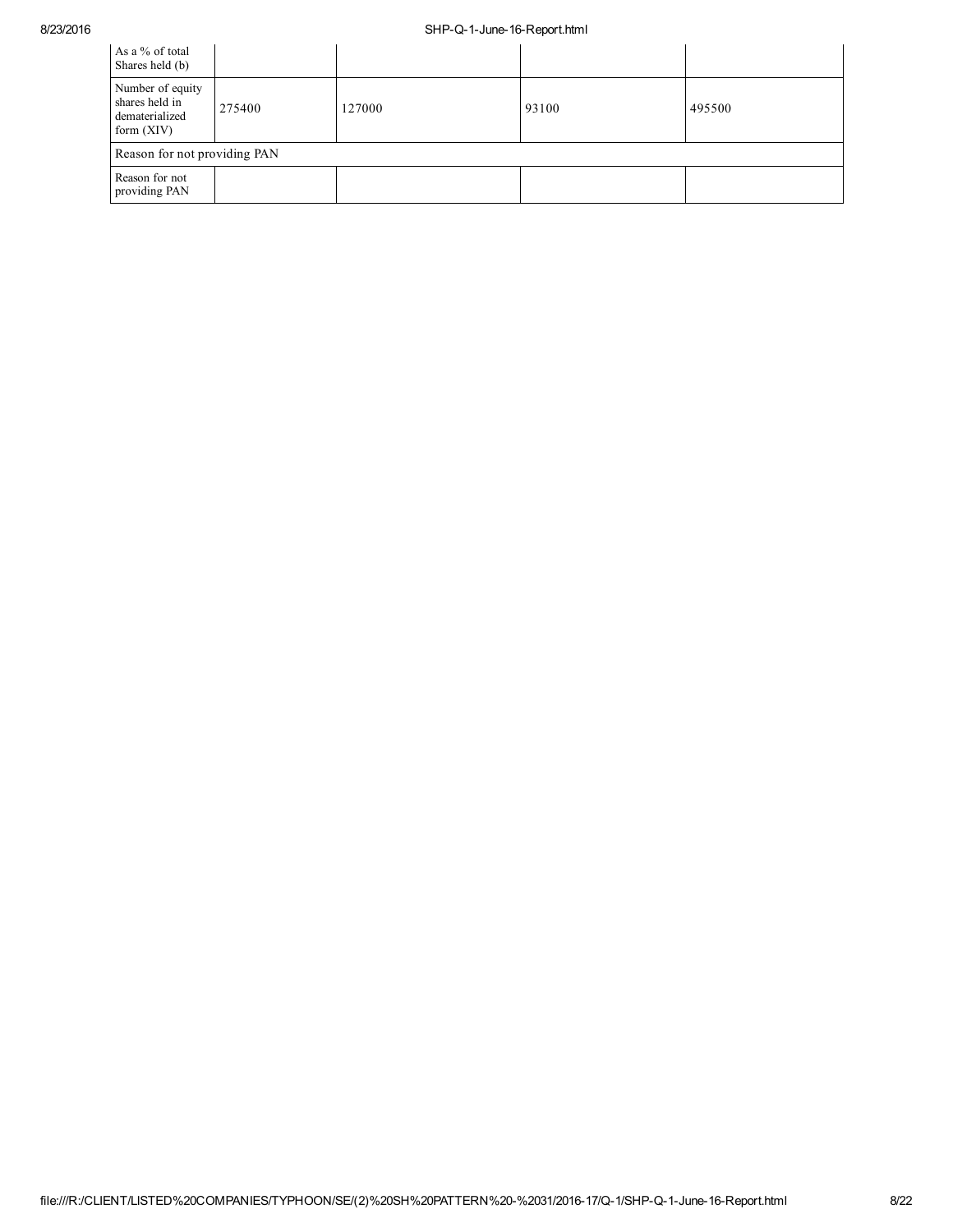|                                                                                                                                                                                      |                                                               |                                       | Any Other (specify)                      |                            |                                    |                                    |
|--------------------------------------------------------------------------------------------------------------------------------------------------------------------------------------|---------------------------------------------------------------|---------------------------------------|------------------------------------------|----------------------------|------------------------------------|------------------------------------|
| Searial No.                                                                                                                                                                          | 1                                                             | $\overline{c}$                        | $\mathfrak{Z}$                           | $\overline{4}$             | 5                                  | 6                                  |
| Category                                                                                                                                                                             | <b>Bodies Corporate</b>                                       | <b>Bodies</b><br>Corporate            | <b>Bodies Corporate</b>                  | <b>Bodies</b><br>Corporate | <b>Bodies</b><br>Corporate         | <b>Bodies</b><br>Corporate         |
| Name of the<br>Shareholders (I)                                                                                                                                                      | Woodland<br><b>Consultancy Services</b><br>Pvt Ltd            | Rishabh<br><b>Business Pvt</b><br>Ltd | Castle Housing<br>Development Pvt<br>Ltd | Decent Fabrics<br>Pvt Ltd  | Technomod<br>Properties Pvt<br>Ltd | <b>Bosco</b><br>Chemtex Pvt<br>Ltd |
| PAN (II)                                                                                                                                                                             | AAACW2180L                                                    | AAACR9106R                            | AAACC7795D                               | AAACD5326M                 | AAACT5652Q                         | AABCB6894P                         |
| No. of the<br>Shareholders (I)                                                                                                                                                       | 1                                                             | $\mathbf{1}$                          | 1                                        | 1                          | $\mathbf{1}$                       | $\mathbf{1}$                       |
| No. of fully paid<br>up equity shares<br>held (IV)                                                                                                                                   | 290000                                                        | 275000                                | 257000                                   | 250000                     | 226700                             | 213600                             |
| No. Of Partly<br>paid-up equity<br>shares held (V)                                                                                                                                   |                                                               |                                       |                                          |                            |                                    |                                    |
| No. Of shares<br>underlying<br>Depository<br>Receipts (VI)                                                                                                                           |                                                               |                                       |                                          |                            |                                    |                                    |
| Total nos. shares<br>held $(VII) = (IV) +$<br>$(V)+(VI)$                                                                                                                             | 290000                                                        | 275000                                | 257000                                   | 250000                     | 226700                             | 213600                             |
| Shareholding as a<br>% of total no. of<br>shares (calculated<br>as per SCRR,<br>1957) (VIII) As a<br>% of $(A+B+C2)$                                                                 | 9.66                                                          | 9.16                                  | 8.56                                     | 8.33                       | 7.56                               | 7.12                               |
|                                                                                                                                                                                      | Number of Voting Rights held in each class of securities (IX) |                                       |                                          |                            |                                    |                                    |
| Class eg: X                                                                                                                                                                          | 290000                                                        | 275000                                | 257000                                   | 250000                     | 226700                             | 213600                             |
| Class eg:y                                                                                                                                                                           |                                                               |                                       |                                          |                            |                                    |                                    |
| Total                                                                                                                                                                                | 290000                                                        | 275000                                | 257000                                   | 250000                     | 226700                             | 213600                             |
| Total as a % of<br>Total Voting rights                                                                                                                                               | 9.66                                                          | 9.16                                  | 8.56                                     | 8.33                       | 7.56                               | 7.12                               |
| No. Of Shares<br>Underlying<br>Outstanding<br>convertible<br>securities $(X)$                                                                                                        |                                                               |                                       |                                          |                            |                                    |                                    |
| No. of Shares<br>Underlying<br>Outstanding<br>Warrants (Xi)                                                                                                                          |                                                               |                                       |                                          |                            |                                    |                                    |
| No. Of Shares<br>Underlying<br>Outstanding<br>convertible<br>securities and No.<br>Of Warrants (Xi)<br>(a)                                                                           |                                                               |                                       |                                          |                            |                                    |                                    |
| Shareholding, as a<br>% assuming full<br>conversion of<br>convertible<br>securities (as a<br>percentage of<br>diluted share<br>capital) (XI)=<br>$(VII)+(X)$ As a %<br>of $(A+B+C2)$ | 9.66                                                          | 9.16                                  | 8.56                                     | 8.33                       | 7.56                               | 7.12                               |
| Number of Locked in shares (XII)                                                                                                                                                     |                                                               |                                       |                                          |                            |                                    |                                    |
| No. $(a)$                                                                                                                                                                            |                                                               |                                       |                                          |                            |                                    |                                    |

file:///R:/CLIENT/LISTED%20COMPANIES/TYPHOON/SE/(2)%20SH%20PATTERN%20-%2031/2016-17/Q-1/SHP-Q-1-June-16-Report.html 9/22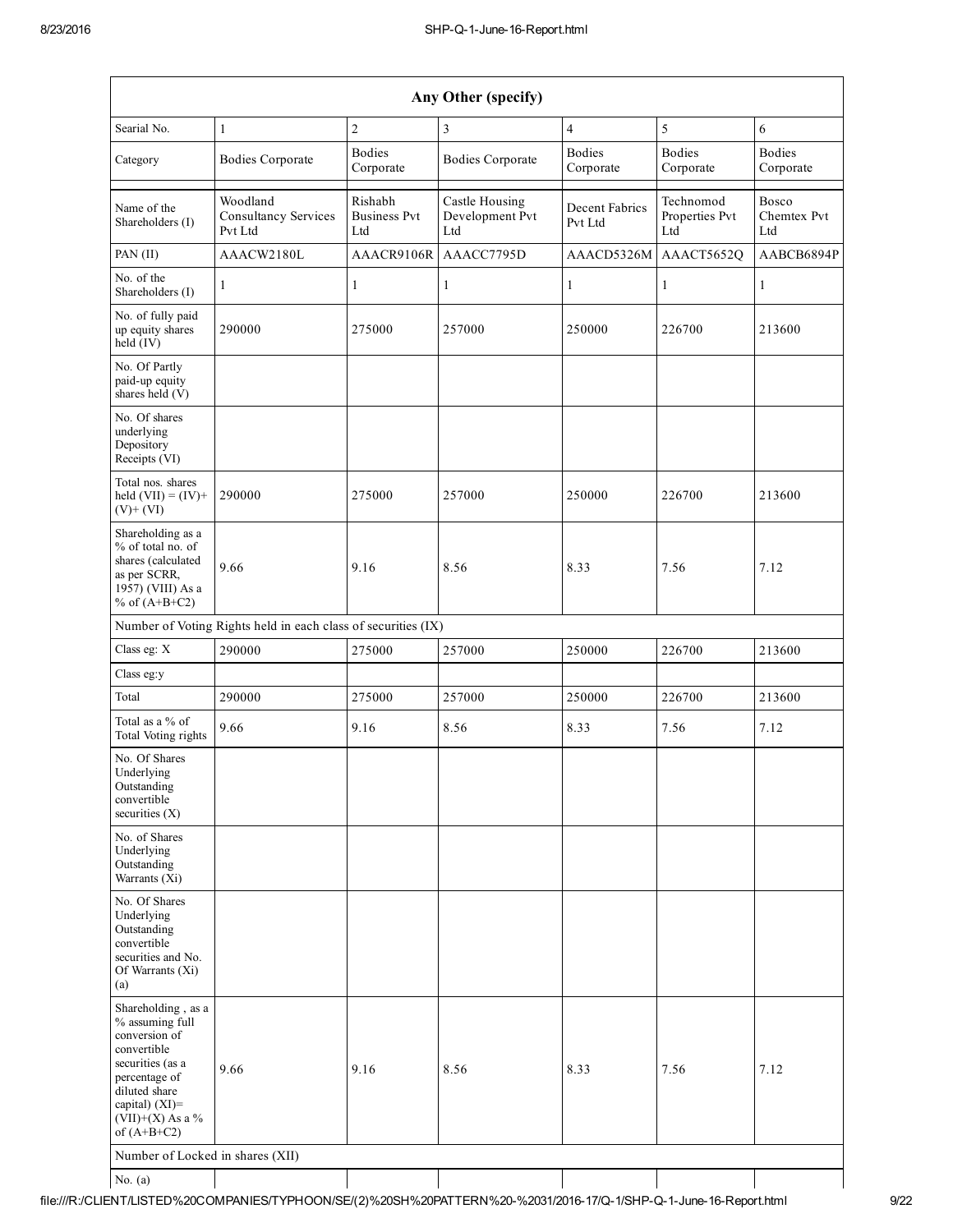| As a % of total<br>Shares held (b)                                   |                                                         |        |        |        |        |        |
|----------------------------------------------------------------------|---------------------------------------------------------|--------|--------|--------|--------|--------|
|                                                                      | Number of Shares pledged or otherwise encumbered (XIII) |        |        |        |        |        |
| No. $(a)$                                                            |                                                         |        |        |        |        |        |
| As a % of total<br>Shares held (b)                                   |                                                         |        |        |        |        |        |
| Number of equity<br>shares held in<br>dematerialized<br>form $(XIV)$ | 290000                                                  | 275000 | 257000 | 250000 | 226700 | 213600 |
| Reason for not<br>providing PAN                                      |                                                         |        |        |        |        |        |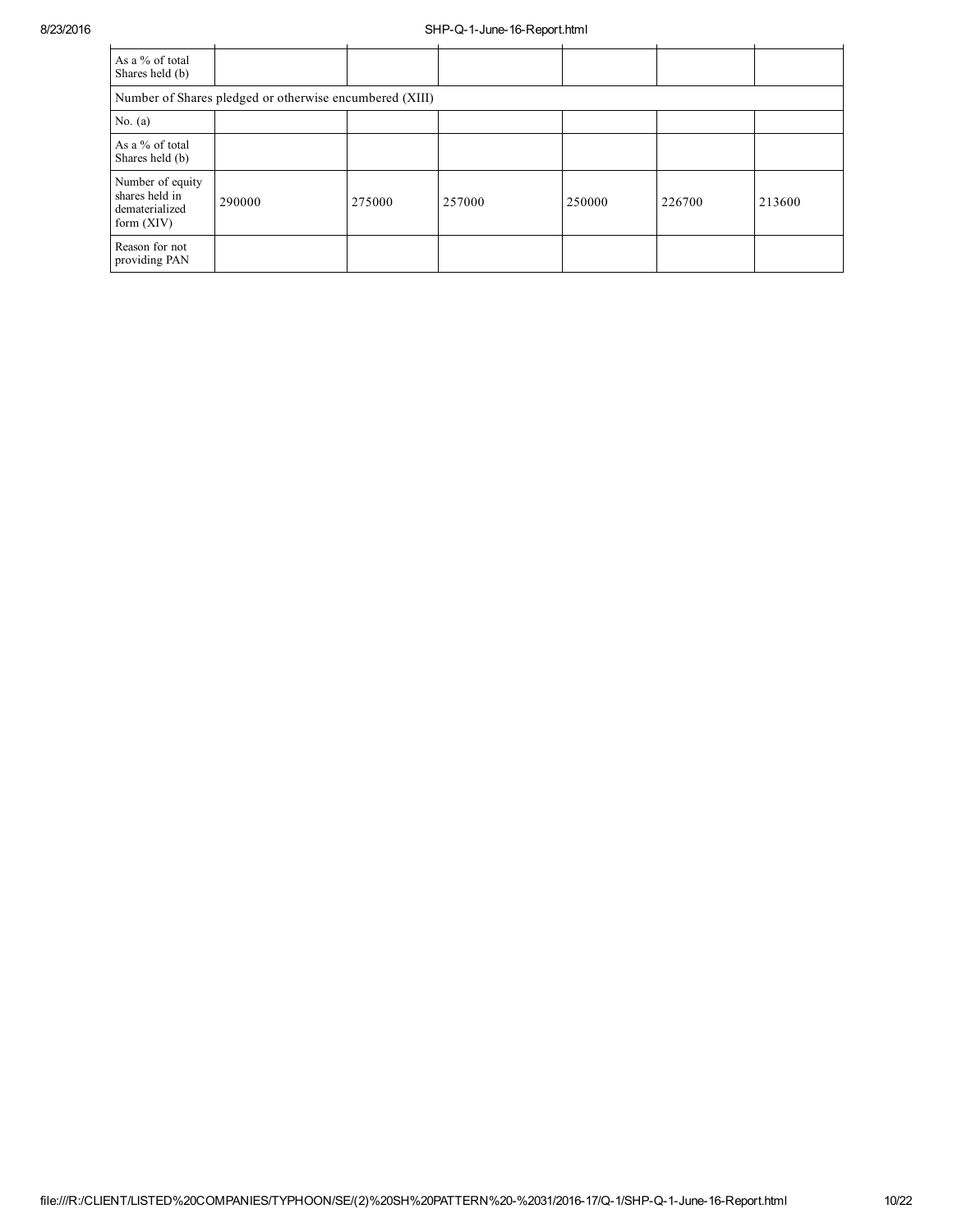| Any Other (specify)                                                                                                                                                                  |                                                               |  |  |  |  |
|--------------------------------------------------------------------------------------------------------------------------------------------------------------------------------------|---------------------------------------------------------------|--|--|--|--|
| Searial No.                                                                                                                                                                          |                                                               |  |  |  |  |
| Category                                                                                                                                                                             | Click here to go back                                         |  |  |  |  |
| Name of the<br>Shareholders (I)                                                                                                                                                      |                                                               |  |  |  |  |
| PAN (II)                                                                                                                                                                             | Total                                                         |  |  |  |  |
| No. of the<br>Shareholders (I)                                                                                                                                                       | 6                                                             |  |  |  |  |
| No. of fully paid<br>up equity shares<br>$held$ (IV)                                                                                                                                 | 1512300                                                       |  |  |  |  |
| No. Of Partly<br>paid-up equity<br>shares held $(V)$                                                                                                                                 |                                                               |  |  |  |  |
| No. Of shares<br>underlying<br>Depository<br>Receipts (VI)                                                                                                                           |                                                               |  |  |  |  |
| Total nos. shares<br>held $(VII) = (IV) +$<br>$(V)$ + $(VI)$                                                                                                                         | 1512300                                                       |  |  |  |  |
| Shareholding as a<br>% of total no. of<br>shares (calculated<br>as per SCRR,<br>1957) (VIII) As a<br>% of $(A+B+C2)$                                                                 | 50.4                                                          |  |  |  |  |
|                                                                                                                                                                                      | Number of Voting Rights held in each class of securities (IX) |  |  |  |  |
| Class eg: X                                                                                                                                                                          | 1512300                                                       |  |  |  |  |
| Class eg:y                                                                                                                                                                           |                                                               |  |  |  |  |
| Total                                                                                                                                                                                | 1512300                                                       |  |  |  |  |
| Total as a % of<br>Total Voting rights                                                                                                                                               | 50.4                                                          |  |  |  |  |
| No. Of Shares<br>Underlying<br>Outstanding<br>convertible<br>securities $(X)$                                                                                                        |                                                               |  |  |  |  |
| No. of Shares<br>Underlying<br>Outstanding<br>Warrants (Xi)                                                                                                                          |                                                               |  |  |  |  |
| No. Of Shares<br>Underlying<br>Outstanding<br>convertible<br>securities and No.<br>Of Warrants (Xi)<br>(a)                                                                           |                                                               |  |  |  |  |
| Shareholding, as a<br>% assuming full<br>conversion of<br>convertible<br>securities (as a<br>percentage of<br>diluted share<br>capital) (XI)=<br>$(VII)+(X)$ As a %<br>of $(A+B+C2)$ | 50.4                                                          |  |  |  |  |
| Number of Locked in shares (XII)                                                                                                                                                     |                                                               |  |  |  |  |
| No. $(a)$                                                                                                                                                                            |                                                               |  |  |  |  |
| As a % of total                                                                                                                                                                      |                                                               |  |  |  |  |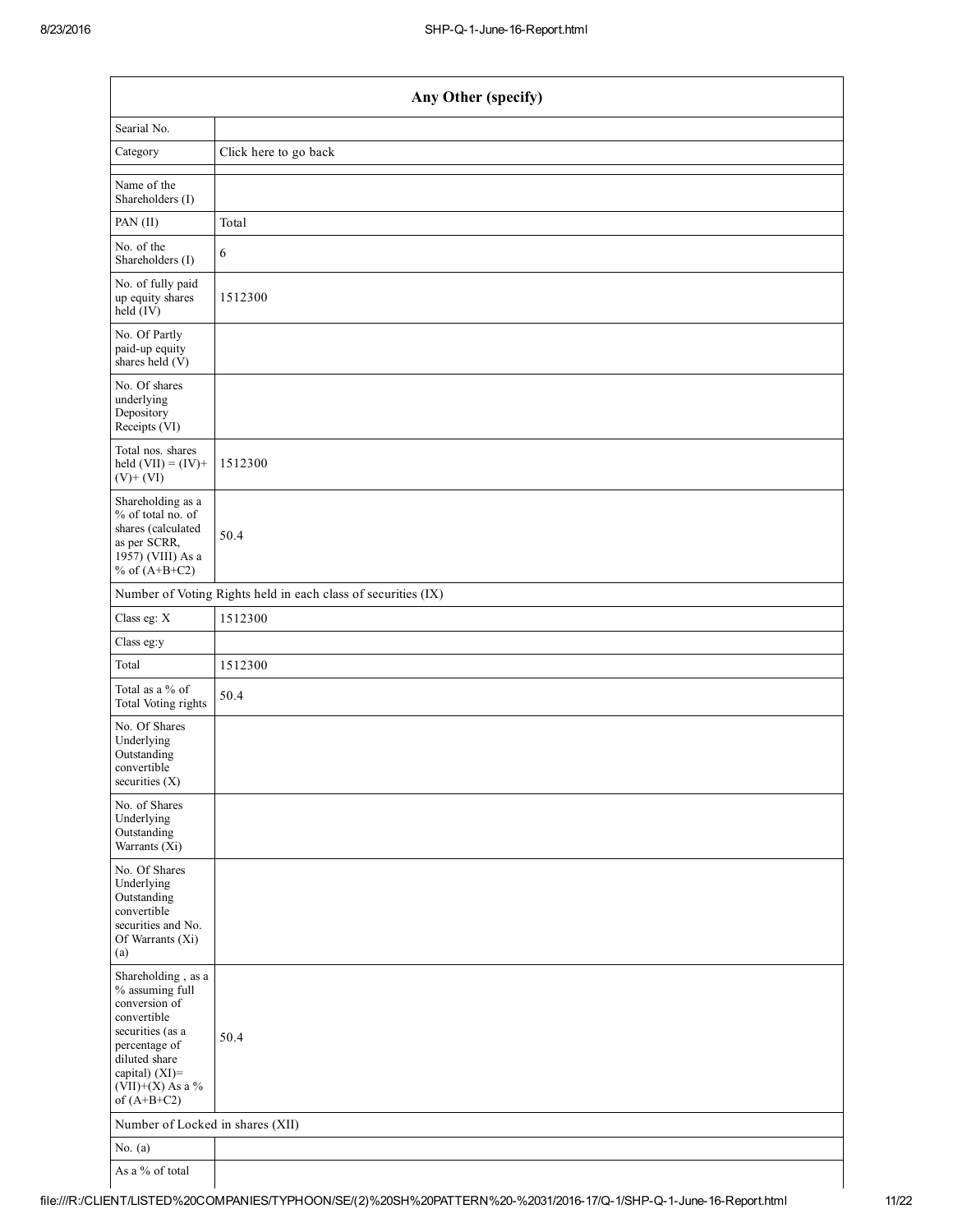| Shares held (b)                                                      |                                                         |  |  |  |  |  |
|----------------------------------------------------------------------|---------------------------------------------------------|--|--|--|--|--|
|                                                                      | Number of Shares pledged or otherwise encumbered (XIII) |  |  |  |  |  |
| No. $(a)$                                                            |                                                         |  |  |  |  |  |
| As a % of total<br>Shares held (b)                                   |                                                         |  |  |  |  |  |
| Number of equity<br>shares held in<br>dematerialized<br>form $(XIV)$ | 1512300                                                 |  |  |  |  |  |
| Reason for not<br>providing PAN                                      |                                                         |  |  |  |  |  |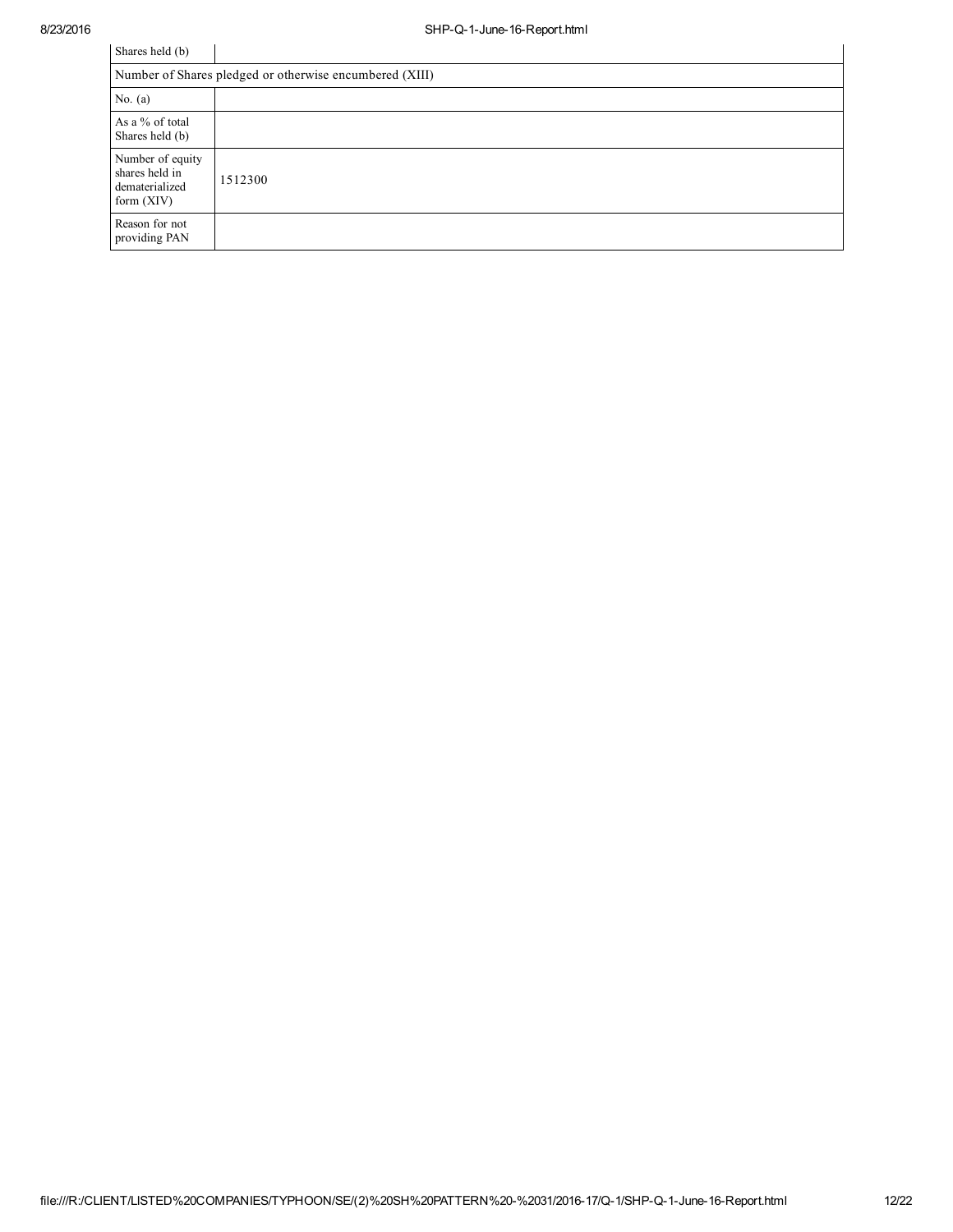|                                                                                                                                                                                      |                | Individuals - ii. Individual shareholders holding nominal share capital in excess of Rs. 2 lakhs. |                                   |                    |                        |                       |                      |
|--------------------------------------------------------------------------------------------------------------------------------------------------------------------------------------|----------------|---------------------------------------------------------------------------------------------------|-----------------------------------|--------------------|------------------------|-----------------------|----------------------|
| Searial No.                                                                                                                                                                          | 1              | $\overline{c}$                                                                                    | $\overline{3}$                    | $\overline{4}$     | 5                      | 6                     | $\overline{7}$       |
| Name of the<br>Shareholders (I)                                                                                                                                                      | Dhaval J Patel | Hanumanchand<br>M Chopra                                                                          | Hemantbhai<br>Punamchand<br>Sheth | Kamala H<br>Chopra | Mahabirprasad<br>Kedia | Malka Jaymin<br>Rawal | Mona<br>Manish Joshi |
| PAN (II)                                                                                                                                                                             | APWPP6566R     | ZZZZZ9999Z                                                                                        | ADSPS7157D                        | ZZZZZ9999Z         | ZZZZZ9999Z             | ZZZZZ9999Z            | ALQPJ4510P           |
| No. of fully paid<br>up equity shares<br>held (IV)                                                                                                                                   | 45700          | 49500                                                                                             | 150000                            | 49500              | 39600                  | 50000                 | 50000                |
| No. Of Partly<br>paid-up equity<br>shares held (V)                                                                                                                                   |                |                                                                                                   |                                   |                    |                        |                       |                      |
| No. Of shares<br>underlying<br>Depository<br>Receipts (VI)                                                                                                                           |                |                                                                                                   |                                   |                    |                        |                       |                      |
| Total nos. shares<br>held $(VII) = (IV) +$<br>$(V)+(VI)$                                                                                                                             | 45700          | 49500                                                                                             | 150000                            | 49500              | 39600                  | 50000                 | 50000                |
| Shareholding as a<br>% of total no. of<br>shares (calculated<br>as per SCRR,<br>1957) (VIII) As a<br>% of $(A+B+C2)$                                                                 | 1.52           | 1.65                                                                                              | 5                                 | 1.65               | 1.32                   | 1.67                  | 1.67                 |
| Number of Voting Rights held in each class of securities (IX)                                                                                                                        |                |                                                                                                   |                                   |                    |                        |                       |                      |
| Class eg: X                                                                                                                                                                          | 45700          | 49500                                                                                             | 150000                            | 49500              | 39600                  | 50000                 | 50000                |
| Class eg:y                                                                                                                                                                           |                |                                                                                                   |                                   |                    |                        |                       |                      |
| Total                                                                                                                                                                                | 45700          | 49500                                                                                             | 150000                            | 49500              | 39600                  | 50000                 | 50000                |
| Total as a % of<br>Total Voting rights                                                                                                                                               | 1.52           | 1.65                                                                                              | 5                                 | 1.65               | 1.32                   | 1.67                  | 1.67                 |
| No. Of Shares<br>Underlying<br>Outstanding<br>convertible<br>securities $(X)$                                                                                                        |                |                                                                                                   |                                   |                    |                        |                       |                      |
| No. of Shares<br>Underlying<br>Outstanding<br>Warrants (Xi)                                                                                                                          |                |                                                                                                   |                                   |                    |                        |                       |                      |
| No. Of Shares<br>Underlying<br>Outstanding<br>convertible<br>securities and No.<br>Of Warrants (Xi)<br>(a)                                                                           |                |                                                                                                   |                                   |                    |                        |                       |                      |
| Shareholding, as a<br>% assuming full<br>conversion of<br>convertible<br>securities (as a<br>percentage of<br>diluted share<br>capital) (XI)=<br>$(VII)+(X)$ As a %<br>of $(A+B+C2)$ | 1.52           | 1.65                                                                                              | 5                                 | 1.65               | 1.32                   | 1.67                  | 1.67                 |
| Number of Locked in shares (XII)                                                                                                                                                     |                |                                                                                                   |                                   |                    |                        |                       |                      |
| No. $(a)$                                                                                                                                                                            |                |                                                                                                   |                                   |                    |                        |                       |                      |
| As a % of total<br>Shares held (b)                                                                                                                                                   |                |                                                                                                   |                                   |                    |                        |                       |                      |
| Number of equity<br>shares held in                                                                                                                                                   | 45700          | $\boldsymbol{0}$                                                                                  | 150000                            | $\boldsymbol{0}$   | 0                      | $\boldsymbol{0}$      | 50000                |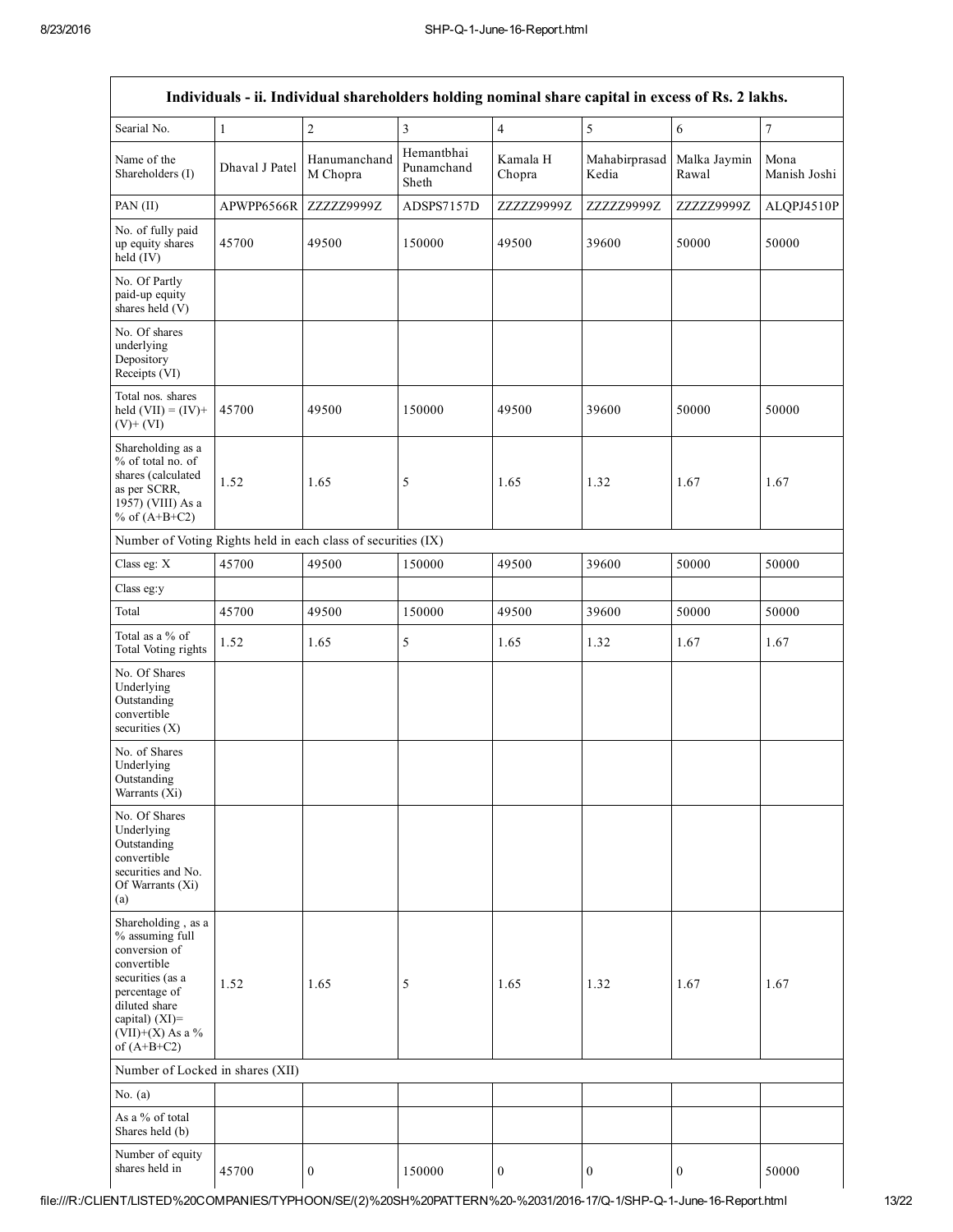| dematerialized<br>form $(XIV)$  |  |                              |  |         |                                                         |         |  |
|---------------------------------|--|------------------------------|--|---------|---------------------------------------------------------|---------|--|
| Reason for not providing PAN    |  |                              |  |         |                                                         |         |  |
| Reason for not<br>providing PAN |  | Textual<br>Information $(1)$ |  | Textual | Textual<br>Information(2) Information(3) Information(4) | Textual |  |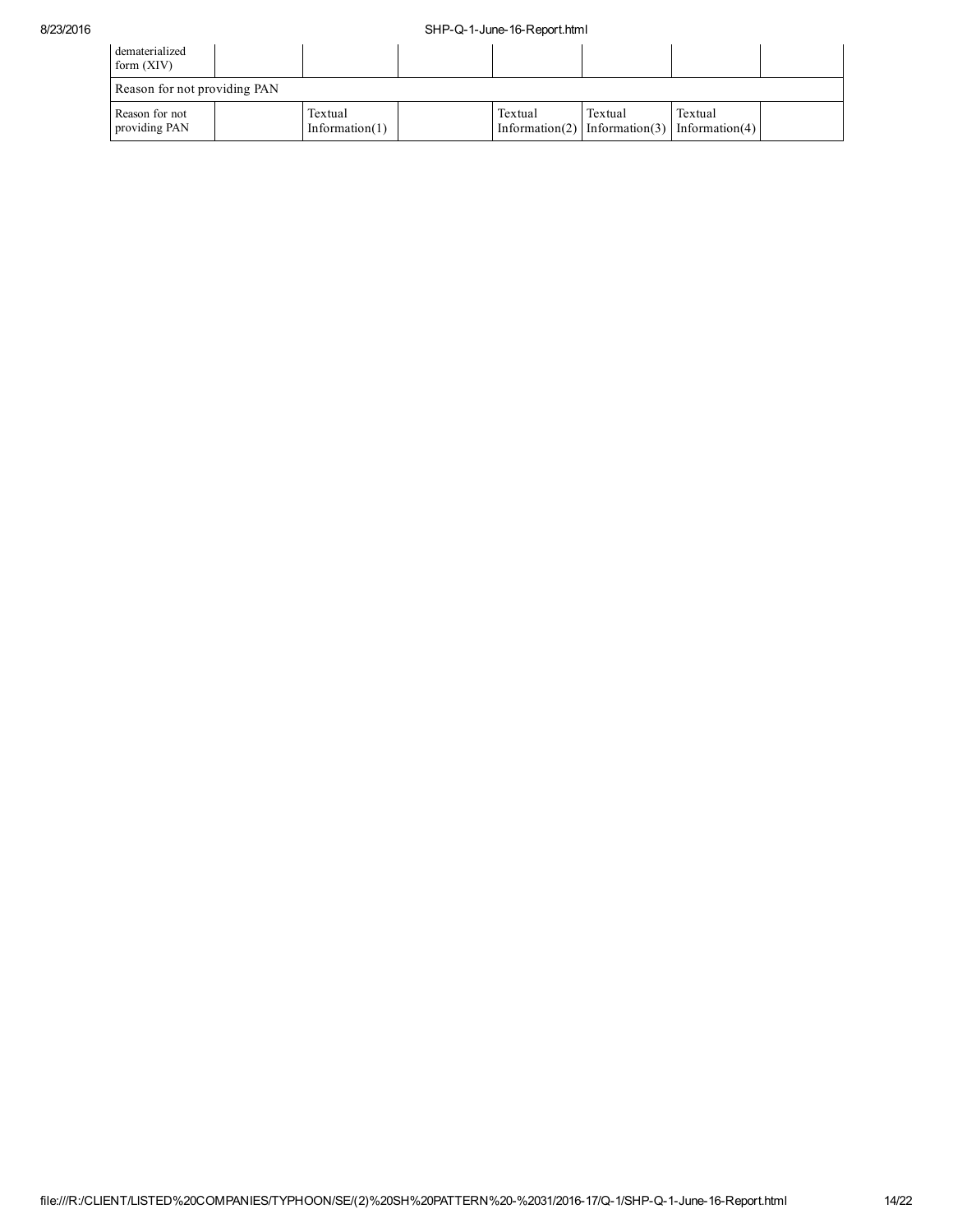|                                                                                                                                                                                      |                    |                               |                            | Individuals - ii. Individual shareholders holding nominal share capital in excess of Rs. 2 lakhs. |                                |                       |                   |
|--------------------------------------------------------------------------------------------------------------------------------------------------------------------------------------|--------------------|-------------------------------|----------------------------|---------------------------------------------------------------------------------------------------|--------------------------------|-----------------------|-------------------|
| Searial No.                                                                                                                                                                          | 8                  | 9                             | 10                         | 11                                                                                                | 12                             | 13                    | 14                |
| Name of the<br>Shareholders (I)                                                                                                                                                      | Narendra S<br>Shah | Payal<br>Pranavkumar<br>Joshi | Purushottam<br>Dass Bangur | Rajkumari R<br>Udhwani                                                                            | Richesh<br>Raichand<br>Golchha | Satyanarayan<br>Kedia | Sukumar<br>Manhot |
| PAN (II)                                                                                                                                                                             | ZZZZZ9999Z         | AWVPJ8194R                    | ZZZZZ9999Z                 | AAPPU2139K                                                                                        | ALFPG4976K                     | ZZZZZ9999Z            | ZZZZZ9999Z        |
| No. of fully paid<br>up equity shares<br>held (IV)                                                                                                                                   | 59400              | 50000                         | 49500                      | 48100                                                                                             | 50000                          | 39600                 | 49500             |
| No. Of Partly<br>paid-up equity<br>shares held (V)                                                                                                                                   |                    |                               |                            |                                                                                                   |                                |                       |                   |
| No. Of shares<br>underlying<br>Depository<br>Receipts (VI)                                                                                                                           |                    |                               |                            |                                                                                                   |                                |                       |                   |
| Total nos. shares<br>held $(VII) = (IV) +$<br>$(V)+(VI)$                                                                                                                             | 59400              | 50000                         | 49500                      | 48100                                                                                             | 50000                          | 39600                 | 49500             |
| Shareholding as a<br>% of total no. of<br>shares (calculated<br>as per SCRR,<br>1957) (VIII) As a<br>% of $(A+B+C2)$                                                                 | 1.98               | 1.67                          | 1.65                       | 1.6                                                                                               | 1.67                           | 1.32                  | 1.65              |
| Number of Voting Rights held in each class of securities (IX)                                                                                                                        |                    |                               |                            |                                                                                                   |                                |                       |                   |
| Class eg: X                                                                                                                                                                          | 59400              | 50000                         | 49500                      | 48100                                                                                             | 50000                          | 39600                 | 49500             |
| Class eg:y                                                                                                                                                                           |                    |                               |                            |                                                                                                   |                                |                       |                   |
| Total                                                                                                                                                                                | 59400              | 50000                         | 49500                      | 48100                                                                                             | 50000                          | 39600                 | 49500             |
| Total as a % of<br>Total Voting rights                                                                                                                                               | 1.98               | 1.67                          | 1.65                       | 1.6                                                                                               | 1.67                           | 1.32                  | 1.65              |
| No. Of Shares<br>Underlying<br>Outstanding<br>convertible<br>securities $(X)$                                                                                                        |                    |                               |                            |                                                                                                   |                                |                       |                   |
| No. of Shares<br>Underlying<br>Outstanding<br>Warrants (Xi)                                                                                                                          |                    |                               |                            |                                                                                                   |                                |                       |                   |
| No. Of Shares<br>Underlying<br>Outstanding<br>convertible<br>securities and No.<br>Of Warrants (Xi)<br>(a)                                                                           |                    |                               |                            |                                                                                                   |                                |                       |                   |
| Shareholding, as a<br>% assuming full<br>conversion of<br>convertible<br>securities (as a<br>percentage of<br>diluted share<br>capital) (XI)=<br>$(VII)+(X)$ As a %<br>of $(A+B+C2)$ | 1.98               | 1.67                          | 1.65                       | 1.6                                                                                               | 1.67                           | 1.32                  | 1.65              |
| Number of Locked in shares (XII)                                                                                                                                                     |                    |                               |                            |                                                                                                   |                                |                       |                   |
| No. $(a)$                                                                                                                                                                            |                    |                               |                            |                                                                                                   |                                |                       |                   |
| As a % of total<br>Shares held (b)                                                                                                                                                   |                    |                               |                            |                                                                                                   |                                |                       |                   |
| Number of equity<br>shares held in                                                                                                                                                   | $\mathbf{0}$       | 50000                         | $\boldsymbol{0}$           | 48100                                                                                             | 50000                          | $\boldsymbol{0}$      | $\overline{0}$    |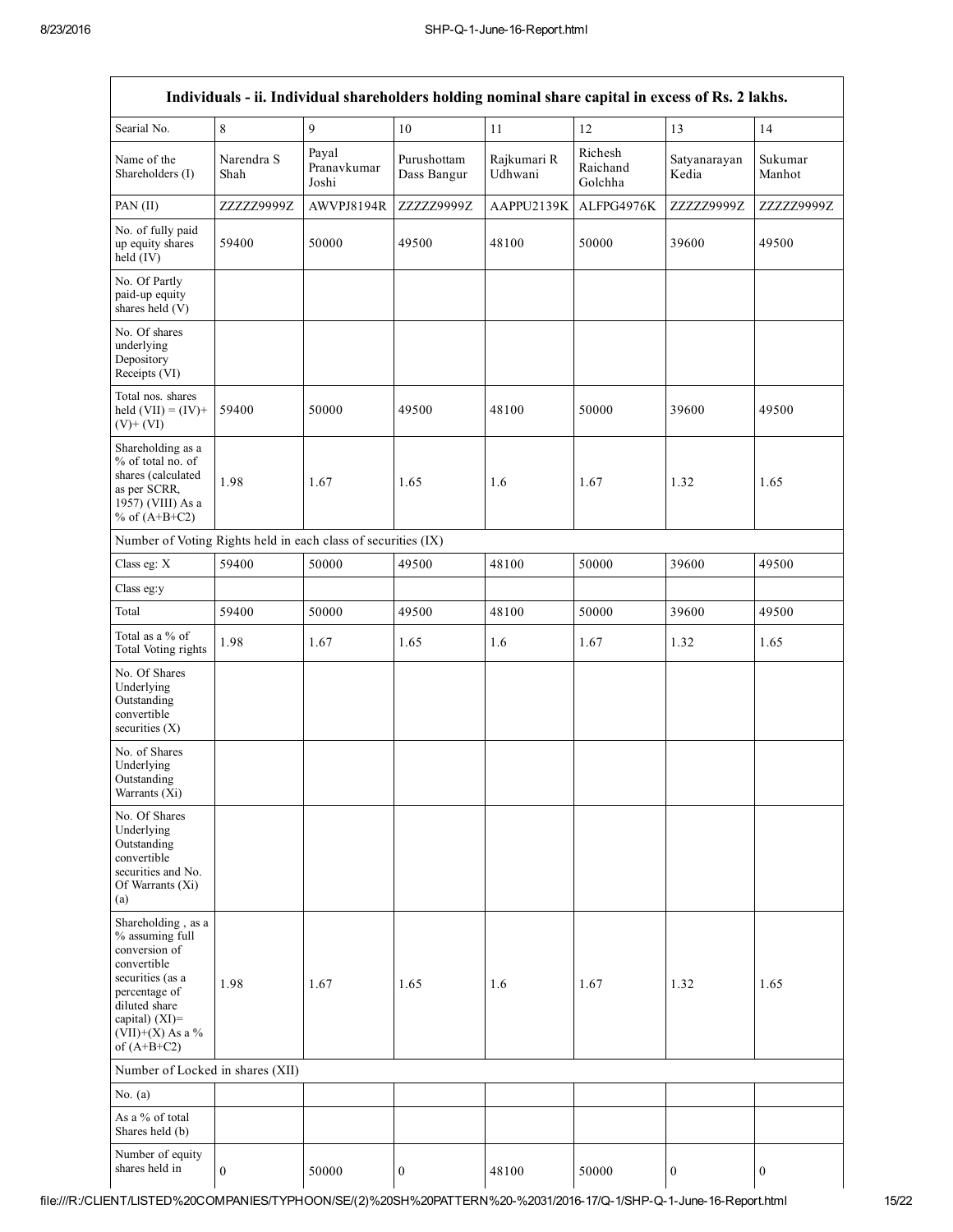| dematerialized<br>form $(XIV)$  |                              |  |                               |  |  |         |                                                  |
|---------------------------------|------------------------------|--|-------------------------------|--|--|---------|--------------------------------------------------|
| Reason for not providing PAN    |                              |  |                               |  |  |         |                                                  |
| Reason for not<br>providing PAN | Textual<br>Information $(5)$ |  | Textual<br>Information( $6$ ) |  |  | Textual | Textual<br>Information(7) Information(8) $\vert$ |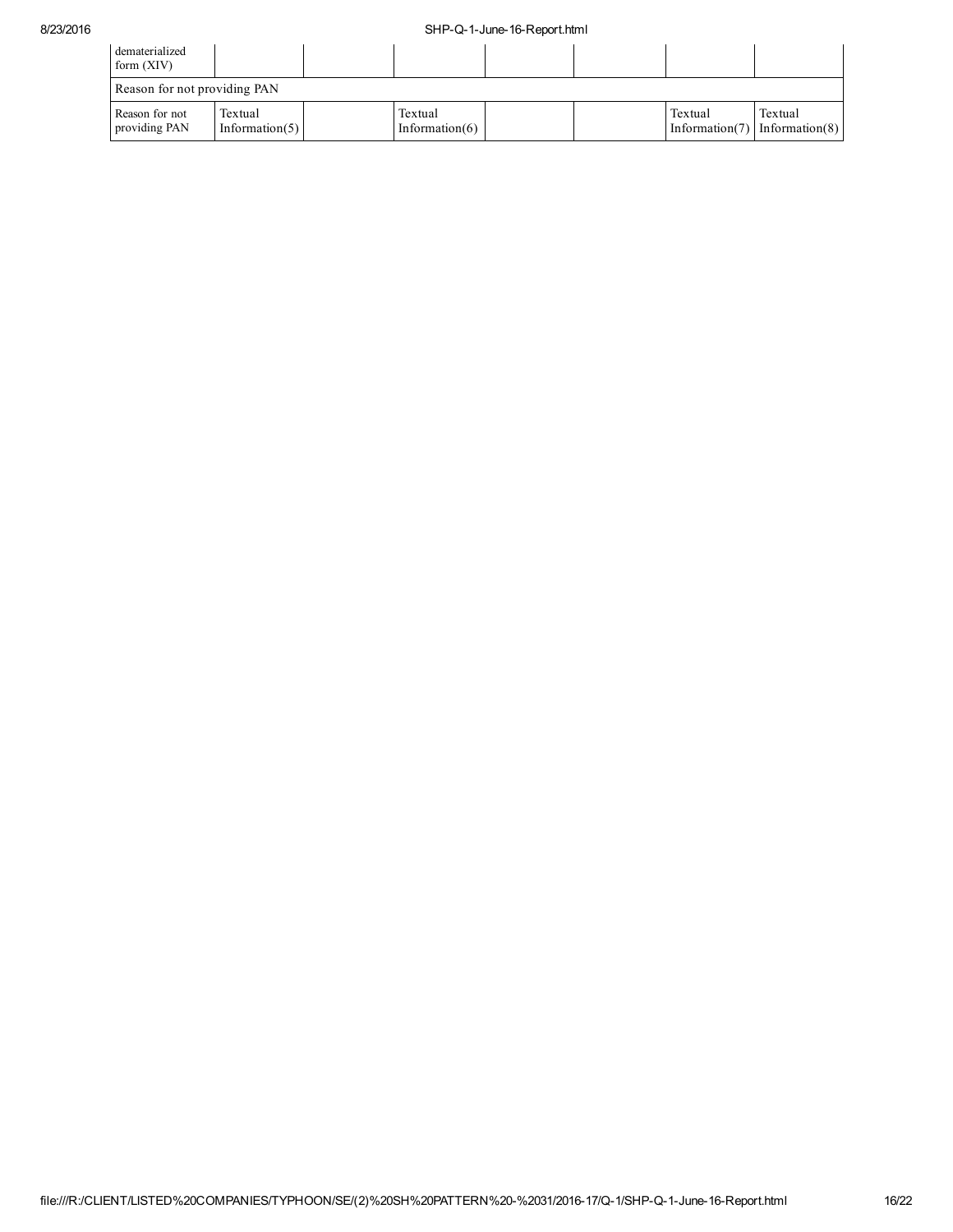Г

| Individuals - ii. Individual shareholders holding nominal share capital in excess of Rs. 2 lakhs.                                                                                    |                                                               |                  |                       |  |  |  |
|--------------------------------------------------------------------------------------------------------------------------------------------------------------------------------------|---------------------------------------------------------------|------------------|-----------------------|--|--|--|
| Searial No.                                                                                                                                                                          | 15                                                            | 16               |                       |  |  |  |
| Name of the<br>Shareholders (I)                                                                                                                                                      | Umeshkumar Popatlal Shah                                      | Vijay R Kandhari | Click here to go back |  |  |  |
| PAN (II)                                                                                                                                                                             | ABGPS1958Q                                                    | ZZZZZ9999Z       | Total                 |  |  |  |
| No. of fully paid<br>up equity shares<br>held (IV)                                                                                                                                   | 50000                                                         | 39600            | 870000                |  |  |  |
| No. Of Partly<br>paid-up equity<br>shares held (V)                                                                                                                                   |                                                               |                  |                       |  |  |  |
| No. Of shares<br>underlying<br>Depository<br>Receipts (VI)                                                                                                                           |                                                               |                  |                       |  |  |  |
| Total nos. shares<br>held $(VII) = (IV) +$<br>$(V)+(VI)$                                                                                                                             | 50000                                                         | 39600            | 870000                |  |  |  |
| Shareholding as a<br>% of total no. of<br>shares (calculated<br>as per SCRR,<br>1957) (VIII) As a<br>% of $(A+B+C2)$                                                                 | 1.67                                                          | 1.32             | 28.99                 |  |  |  |
|                                                                                                                                                                                      | Number of Voting Rights held in each class of securities (IX) |                  |                       |  |  |  |
| Class eg: X                                                                                                                                                                          | 50000                                                         | 39600            | 870000                |  |  |  |
| Class eg:y                                                                                                                                                                           |                                                               |                  |                       |  |  |  |
| Total                                                                                                                                                                                | 50000                                                         | 39600            | 870000                |  |  |  |
| Total as a % of<br>Total Voting rights                                                                                                                                               | 1.67                                                          | 1.32             | 28.99                 |  |  |  |
| No. Of Shares<br>Underlying<br>Outstanding<br>convertible<br>securities $(X)$                                                                                                        |                                                               |                  |                       |  |  |  |
| No. of Shares<br>Underlying<br>Outstanding<br>Warrants (Xi)                                                                                                                          |                                                               |                  |                       |  |  |  |
| No. Of Shares<br>Underlying<br>Outstanding<br>convertible<br>securities and No.<br>Of Warrants (Xi)<br>(a)                                                                           |                                                               |                  |                       |  |  |  |
| Shareholding, as a<br>% assuming full<br>conversion of<br>convertible<br>securities (as a<br>percentage of<br>diluted share<br>capital) (XI)=<br>$(VII)+(X)$ As a %<br>of $(A+B+C2)$ | 1.67                                                          | 1.32             | 28.99                 |  |  |  |
| Number of Locked in shares (XII)                                                                                                                                                     |                                                               |                  |                       |  |  |  |
| No. $(a)$                                                                                                                                                                            |                                                               |                  |                       |  |  |  |
| As a % of total<br>Shares held (b)                                                                                                                                                   |                                                               |                  |                       |  |  |  |
| Number of equity<br>shares held in<br>dematerialized<br>form (XIV)                                                                                                                   | 50000                                                         | $\mathbf{0}$     | 443800                |  |  |  |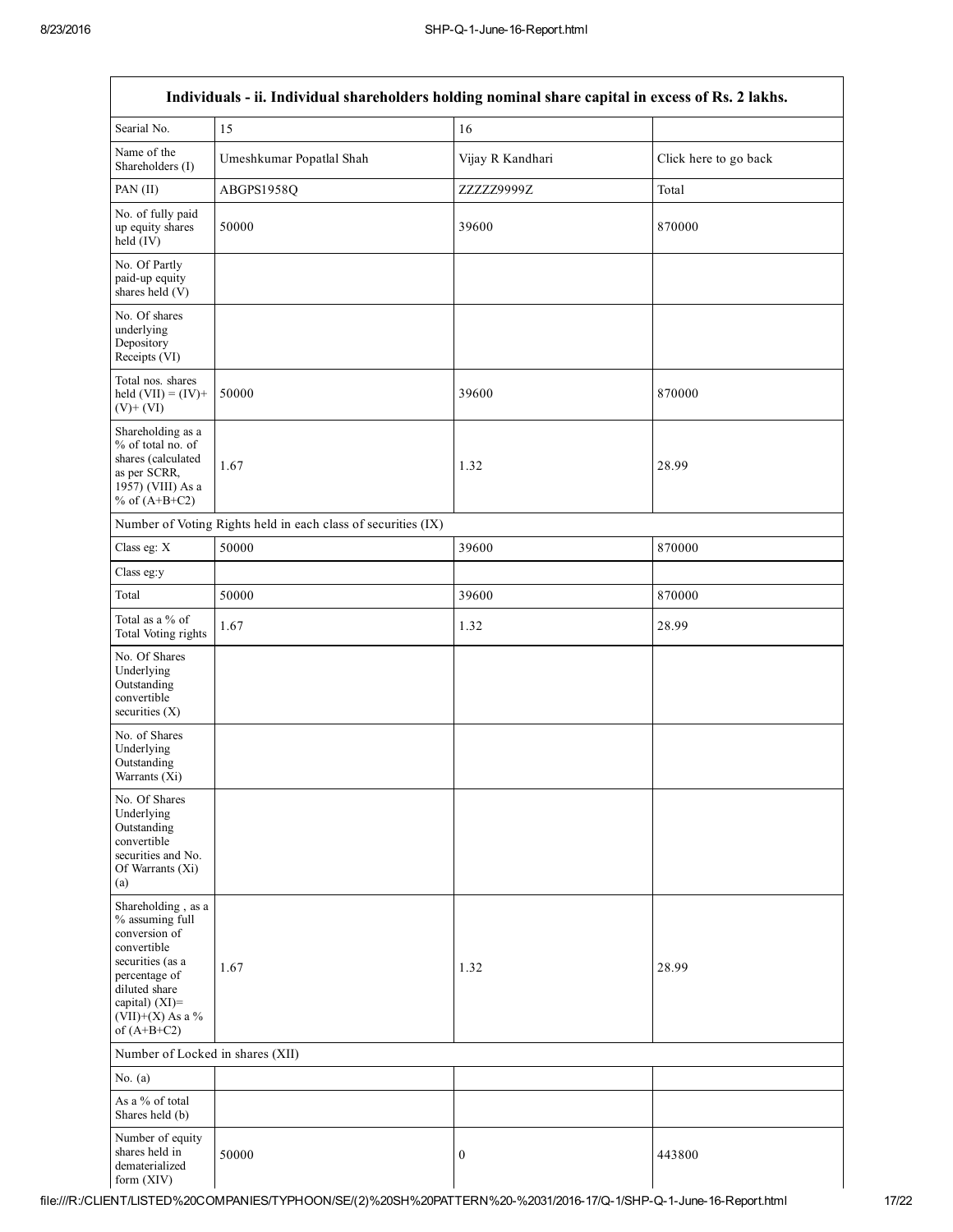ù.

| Reason for not providing PAN    |  |                        |  |  |  |  |
|---------------------------------|--|------------------------|--|--|--|--|
| Reason for not<br>providing PAN |  | Textual Information(9) |  |  |  |  |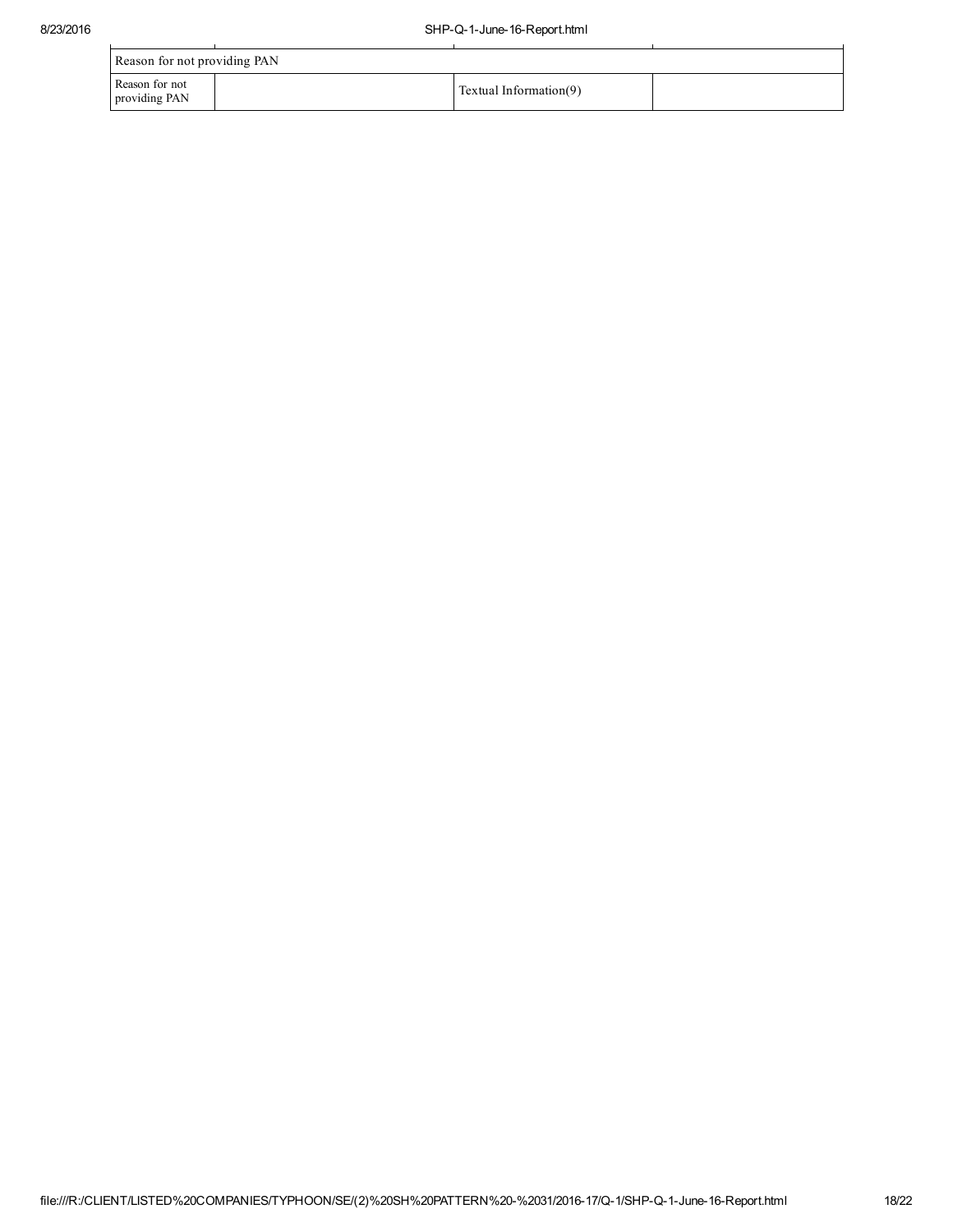| <b>Text Block</b>         |                                                    |  |  |  |  |
|---------------------------|----------------------------------------------------|--|--|--|--|
| Textual Information $(1)$ | PAN details not available with Company and its RTA |  |  |  |  |
| Textual Information(2)    | PAN details not available with Company and its RTA |  |  |  |  |
| Textual Information(3)    | PAN details not available with Company and its RTA |  |  |  |  |
| Textual Information(4)    | PAN details not available with Company and its RTA |  |  |  |  |
| Textual Information(5)    | PAN details not available with Company and its RTA |  |  |  |  |
| Textual Information $(6)$ | PAN details not available with Company and its RTA |  |  |  |  |
| Textual Information(7)    | PAN details not available with Company and its RTA |  |  |  |  |
| Textual Information(8)    | PAN details not available with Company and its RTA |  |  |  |  |
| Textual Information(9)    | PAN details not available with Company and its RTA |  |  |  |  |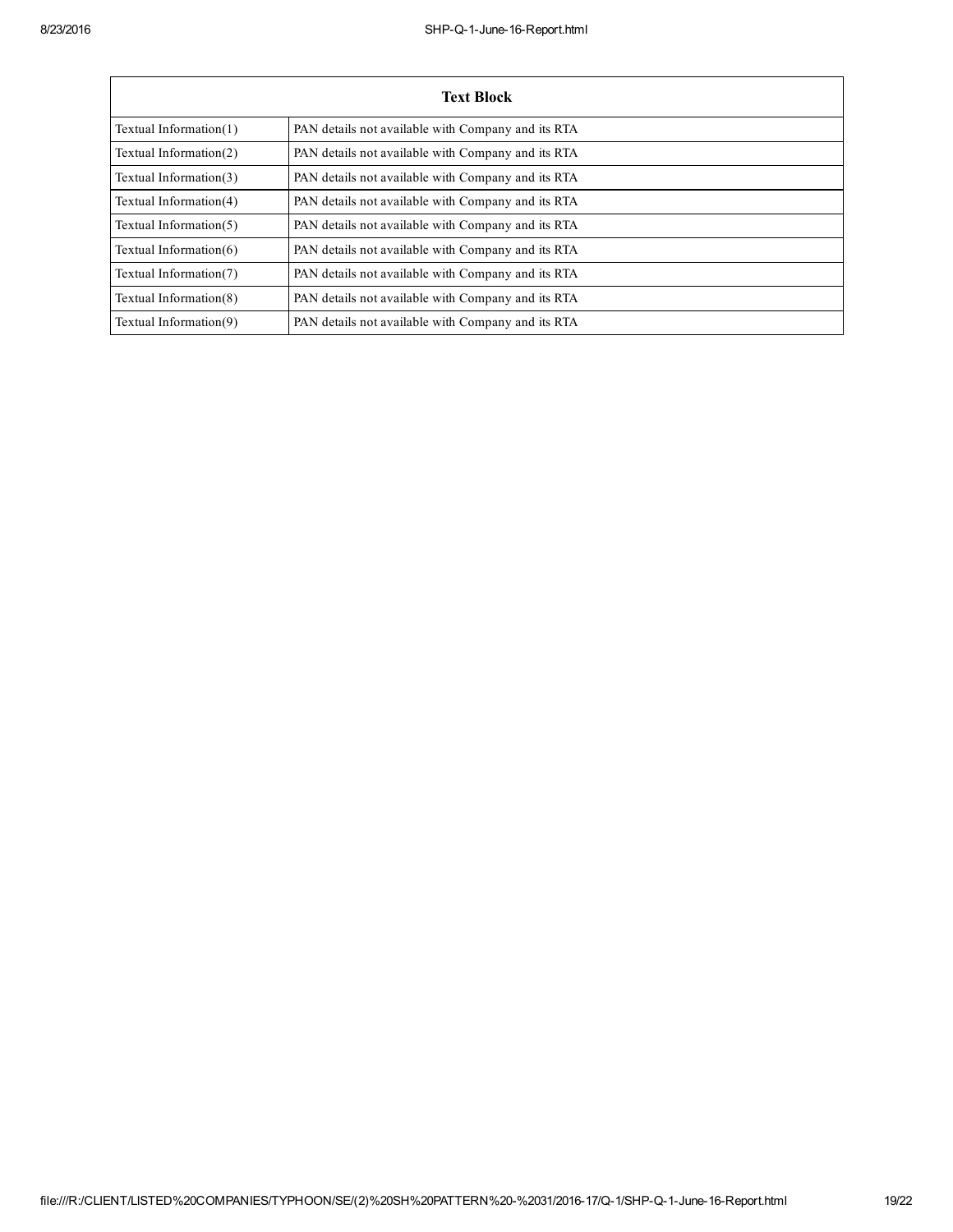| Any Other (specify)                                                                                                                                                                  |                                                               |                         |                       |  |  |  |
|--------------------------------------------------------------------------------------------------------------------------------------------------------------------------------------|---------------------------------------------------------------|-------------------------|-----------------------|--|--|--|
| Searial No.                                                                                                                                                                          | $\mathbf{1}$                                                  | $\overline{2}$          |                       |  |  |  |
| Category                                                                                                                                                                             | HUF                                                           | <b>Bodies Corporate</b> |                       |  |  |  |
| Category / More<br>than 1 percentage                                                                                                                                                 | Category                                                      | Category                |                       |  |  |  |
| Name of the<br>Shareholders (I)                                                                                                                                                      |                                                               |                         | Click here to go back |  |  |  |
| PAN (II)                                                                                                                                                                             |                                                               |                         | Total                 |  |  |  |
| No. of the<br>Shareholders (I)                                                                                                                                                       | 2                                                             | 7                       | 9                     |  |  |  |
| No. of fully paid<br>up equity shares<br>$held$ (IV)                                                                                                                                 | 510                                                           | 12630                   | 13140                 |  |  |  |
| No. Of Partly<br>paid-up equity<br>shares held $(V)$                                                                                                                                 |                                                               |                         |                       |  |  |  |
| No. Of shares<br>underlying<br>Depository<br>Receipts (VI)                                                                                                                           |                                                               |                         |                       |  |  |  |
| Total nos. shares<br>held $(VII) = (IV) +$<br>$(V)$ + $(VI)$                                                                                                                         | 510                                                           | 12630                   | 13140                 |  |  |  |
| Shareholding as a<br>% of total no. of<br>shares (calculated<br>as per SCRR,<br>1957) (VIII) As a<br>% of $(A+B+C2)$                                                                 | 0.02                                                          | 0.42                    | 0.44                  |  |  |  |
|                                                                                                                                                                                      | Number of Voting Rights held in each class of securities (IX) |                         |                       |  |  |  |
| Class eg: X                                                                                                                                                                          | 510                                                           | 12630                   | 13140                 |  |  |  |
| Class eg:y                                                                                                                                                                           |                                                               |                         |                       |  |  |  |
| Total                                                                                                                                                                                | 510                                                           | 12630                   | 13140                 |  |  |  |
| Total as a % of<br>Total Voting rights                                                                                                                                               | 0.02                                                          | 0.42                    | 0.44                  |  |  |  |
| No. Of Shares<br>Underlying<br>Outstanding<br>convertible<br>securities (X)                                                                                                          |                                                               |                         |                       |  |  |  |
| No. of Shares<br>Underlying<br>Outstanding<br>Warrants $(Xi)$                                                                                                                        |                                                               |                         |                       |  |  |  |
| No. Of Shares<br>Underlying<br>Outstanding<br>convertible<br>securities and No.<br>Of Warrants (Xi)<br>(a)                                                                           |                                                               |                         |                       |  |  |  |
| Shareholding, as a<br>% assuming full<br>conversion of<br>convertible<br>securities (as a<br>percentage of<br>diluted share<br>capital) (XI)=<br>$(VII)+(X)$ As a %<br>of $(A+B+C2)$ | 0.02                                                          | 0.42                    | 0.44                  |  |  |  |

Number of Locked in shares (XII)

Г

٦